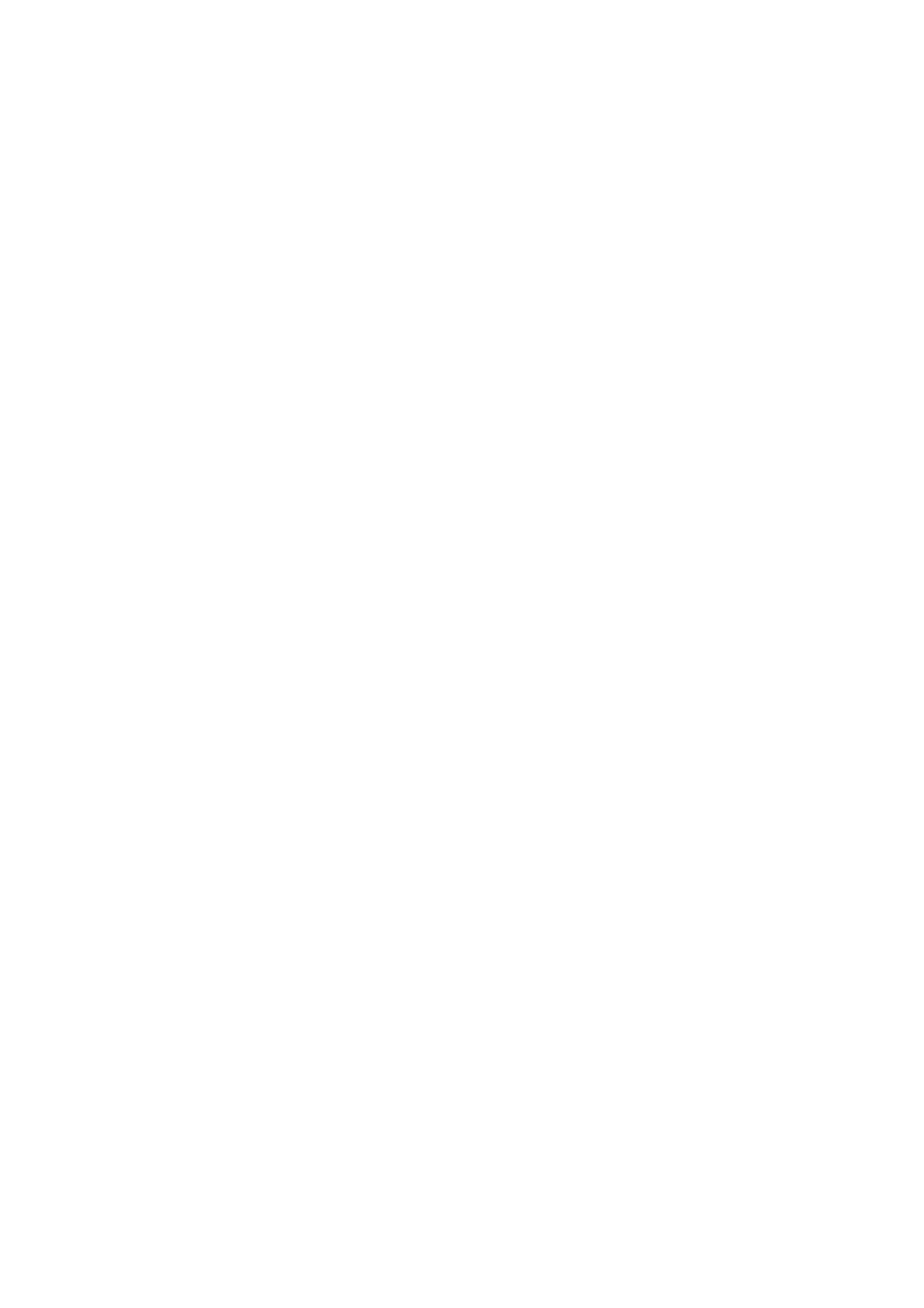*Media* 

## **MEDIA ACT**

## ARRANGEMENT OF SECTIONS

### PART I – PRELIMINARY

## *Section*

- 1. Short title.
- 2. Interpretation.

## PART II – THE MEDIA COUNCIL OF KENYA

- 3. Establishment of the Council.
- 4. Functions of the Council.
- 5. Operations of the Council.
- 6. Composition of the Council.
- 7. Requirements for appointment.
- 8. Tenure of office of Council members.
- 9. Election of Chairperson and Vice-Chairperson of the Council, etc.
- 10. Cessation of membership of Council.
- 11. Remuneration of members of Council.
- 12. Secretary.
- 13. Functions of the Secretary.
- 14. Delegation by the Council.
- 15. Staff of the Council.
- 16. The common seal of the Council.
- 17. Protection of Council from liability.

## PART III – FINANCIAL PROVISIONS

- 18. Funds of the Council.
- 19. Levy and registration fees.
- 20. Financial year.
- 21. Annual estimates.
- 22. Accounts and audit.

### PART IV – COMPLAINTS AND DISPUTE RESOLUTION

- 23. Complaints Commission.
- 24. Establishment of panels.
- 25. Remuneration of members of the Complaints Commission.
- 26. Complaints.
- 27. Procedure upon complaint.
- 28. Powers of the Complaints Commission.
- 29. Decision of the Complaints Commission.
- 30. Record of proceedings.
- 31. Publication of decisions.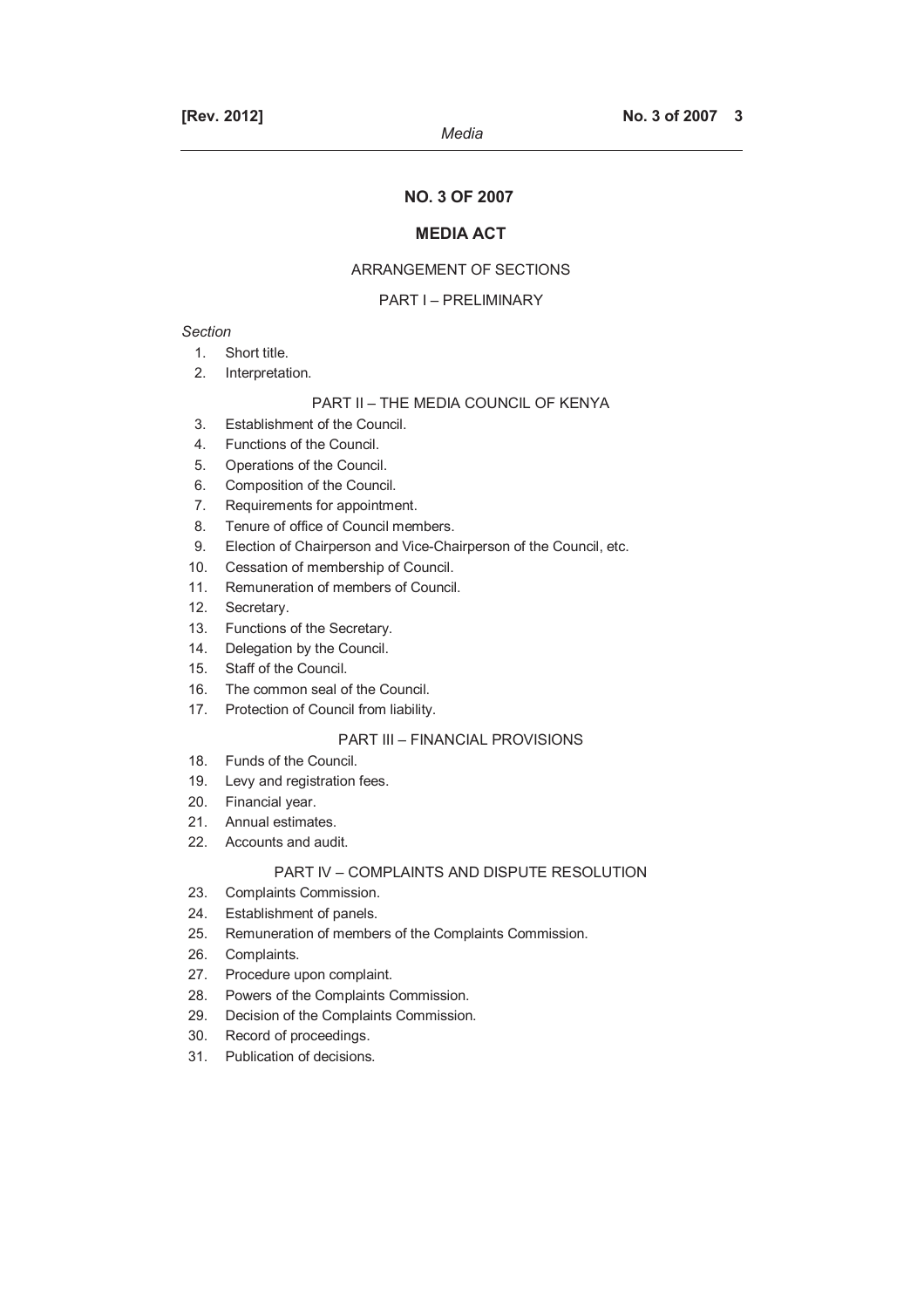### *Section*

32. Appeals.

- 33. Enforcement of decisions.
- 34. Rules of the Complaints Commission.

### PART V – MISCELLANEOUS

35. Information by media.

- 36. Accreditation of journalists.
- 37. Offences.
- 38. Penalty.
- 39. Rules.

## SCHEDULES

FIRST SCHEDULE - PROVISIONS AS TO THE CONDUCT OF BUSINESS AND AFFAIRS OF THE COUNCIL

SECOND SCHEDULE – CODE OF CONDUCT FOR THE PRACTICE OF JOURNALISM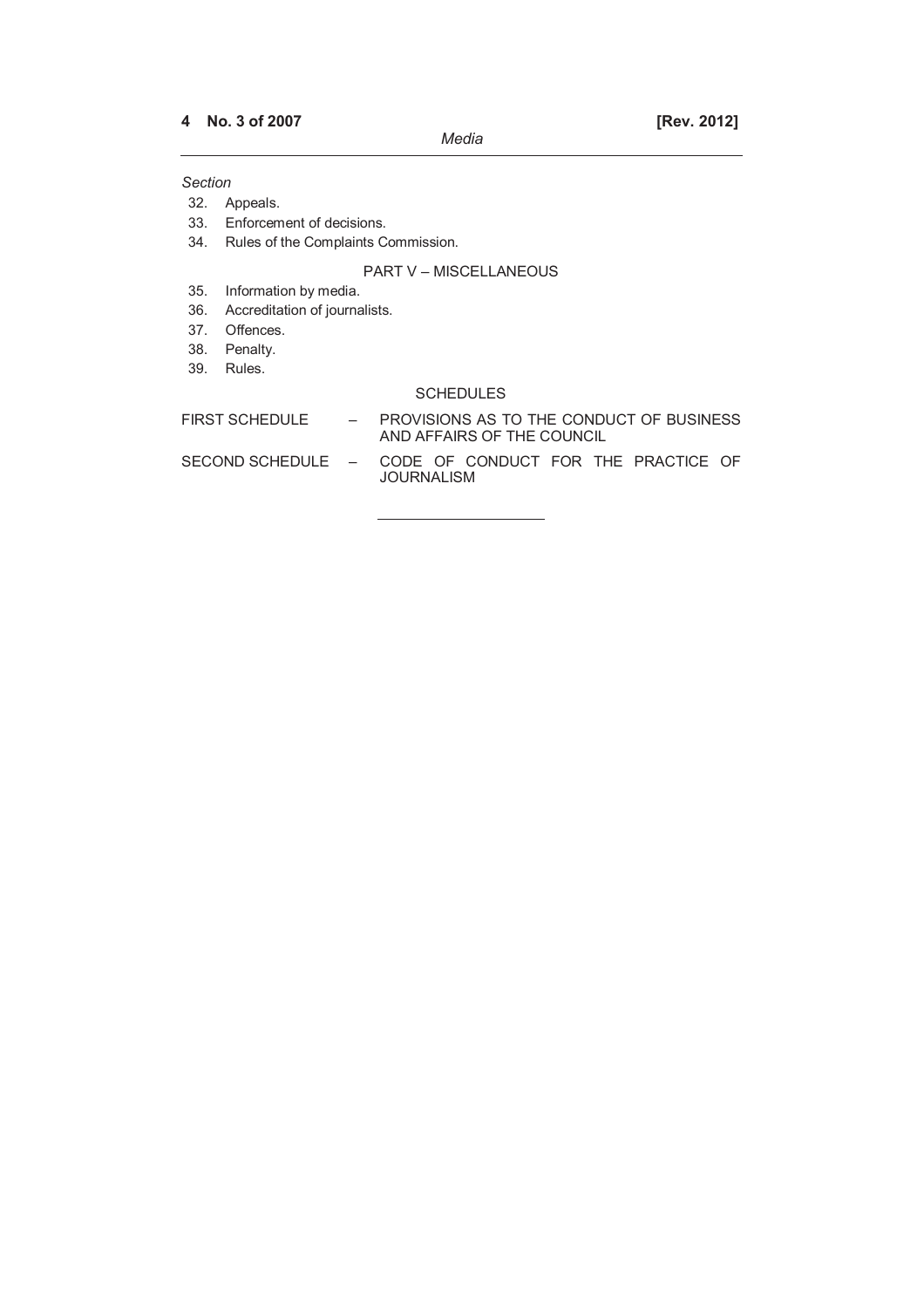## **NO. 3 OF 2007**

#### **MEDIA ACT**

[*Date of assent: 27th September, 2007.*]

[*Date of commencement: 1st October, 2007.*]

**An Act of Parliament to provide for the establishment of the Media Council of Kenya; for the conduct and discipline of journalists and the media; for the self-regulation of the media and for connected purposes** 

[Act No. 3 of 2007, Act No. 6 of 2009, L.N. 78/2009.]

### PART I – PRELIMINARY

## **1. Short title**

This Act may be cited as the Media Act, 2007.

#### **2. Interpretation**

In this Act, unless the context otherwise requires—

**"Code of Conduct"** means the code of conduct for journalists and media enterprises set out in the Second Schedule;

**"Council"** means the Media Council of Kenya established under section 3;

**"encrypt"** means to treat electronically or otherwise for the purpose of preventing intelligible reception;

**"foreign journalist"** means any journalist who is not a citizen of Kenya;

**"journalism"** means the collecting, writing, editing and presenting of news or news articles in newspapers and magazines, radio and television broadcasts, and on the internet;

**"journalist"** means any person who holds a diploma or a degree in mass communication from a recognised institution of higher learning and is recognised as such by the Council, or any other person who was practising as a journalist immediately before the commencement of this Act, or who holds such other qualifications as are recognised by the Council, and earns a living from the practice of journalism, or any person who habitually engages in the practice of journalism and is recognised as such by the Council;

**"media"** includes both electronic and print media engaged in any production for circulation to the public, but does not include book publishing;

**"media enterprise"** means an organisation whose business involves the collection, processing and dissemination of news or news articles, or in entertainment and education through the media;

**"Minister"** means the Minister for the time being responsible for Information and broadcasting;

**"nominating authority"** means a body charged with nominating members of the Council in terms of section 6(1);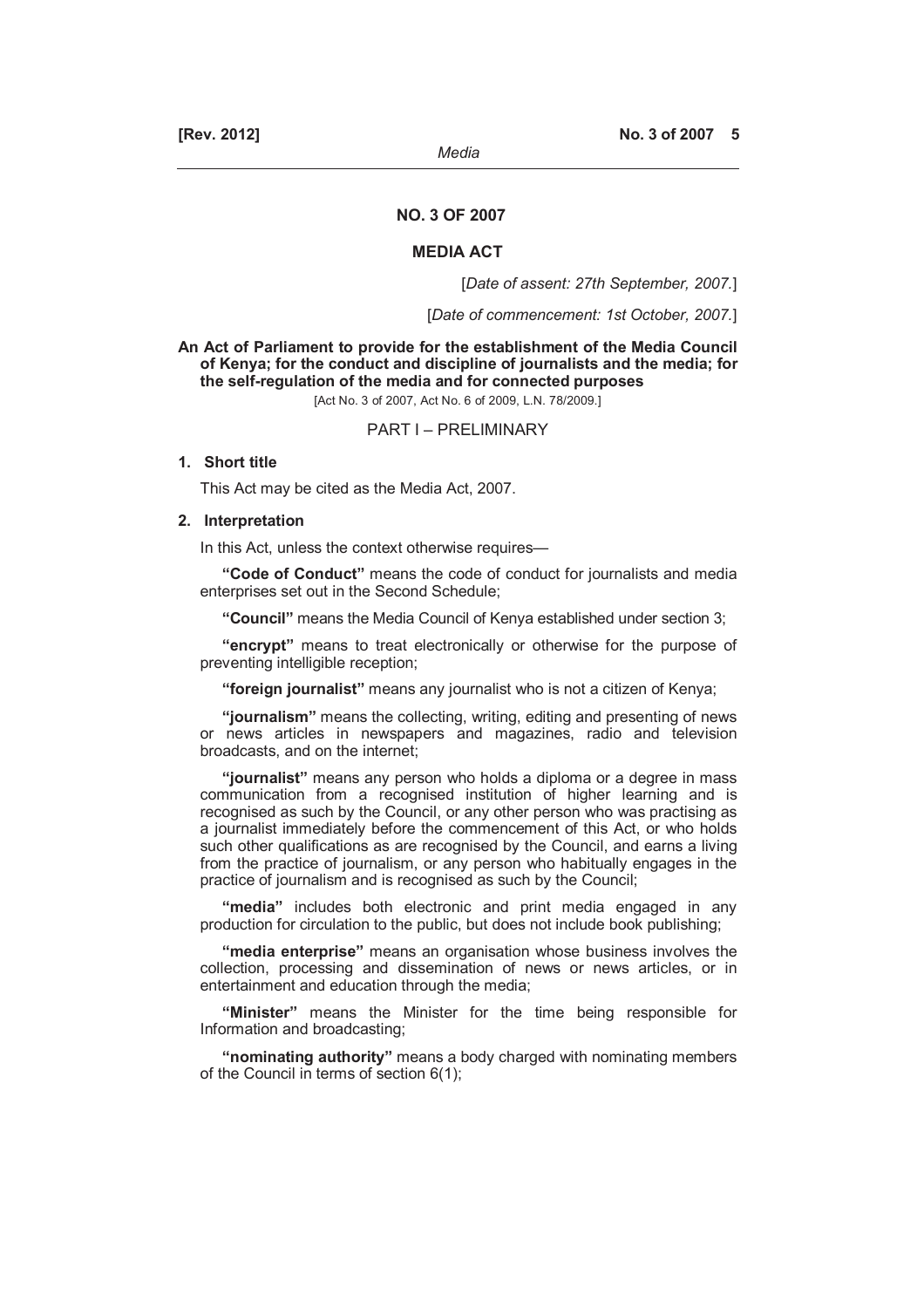**"political party"** means any registered political party as defined in the National Assembly and Presidential Elections Act (Cap. 7), or any alliance of such registered parties, as the case may be, which for the purpose of any particular election, has, before the commencement of the relevant election period, submitted a list of candidates for the National Assembly or local government authority;

**"programme"** means sounds or visual images or a combination of sounds and visual images that are intended to inform, enlighten or entertain; and

**"publication"** means the dissemination to the public of any written, audio or video material, and includes materials disseminated through the internet.

## PART II – THE MEDIA COUNCIL OF KENYA

### **3. Establishment of the Council**

(1) There is hereby established a council to be known as the Media Council of Kenya.

(2) The Council is a body corporate with perpetual succession and a common seal and shall, in its corporate name, be capable of—

- (a) suing and being sued;
- (b) purchasing or otherwise acquiring, holding, charging and disposing of movable and immovable property;
- (c) entering into contracts;
- (d) doing or performing all other things or acts necessary for the proper performance of its functions under this Act, which may lawfully be done or performed by a body corporate.

(3) The business and affairs of the Council shall be conducted in accordance with the First Schedule.

#### **4. Functions of the Council**

The functions of the Council are to—

- (a) mediate or arbitrate in disputes between the Government and the media, between the public and the media and intra-media;
- (b) promote and protect freedom and independence of the media;
- (c) promote high professional standards amongst journalists;
- (d) enhance professional collaboration among media practitioners;
- (e) promote ethical standards among journalists and in the media;
- (f) ensure the protection of the rights and privileges of journalists in the performance of their duties;
- (g) advise the Government or the relevant regulatory authority on matters pertaining to professional, education and the training of journalists and other media practitioners;
- (h) make recommendations on the employment criteria for journalists;
- (i) uphold and maintain the ethics and discipline of journalists as set out in this Act and any other relevant law;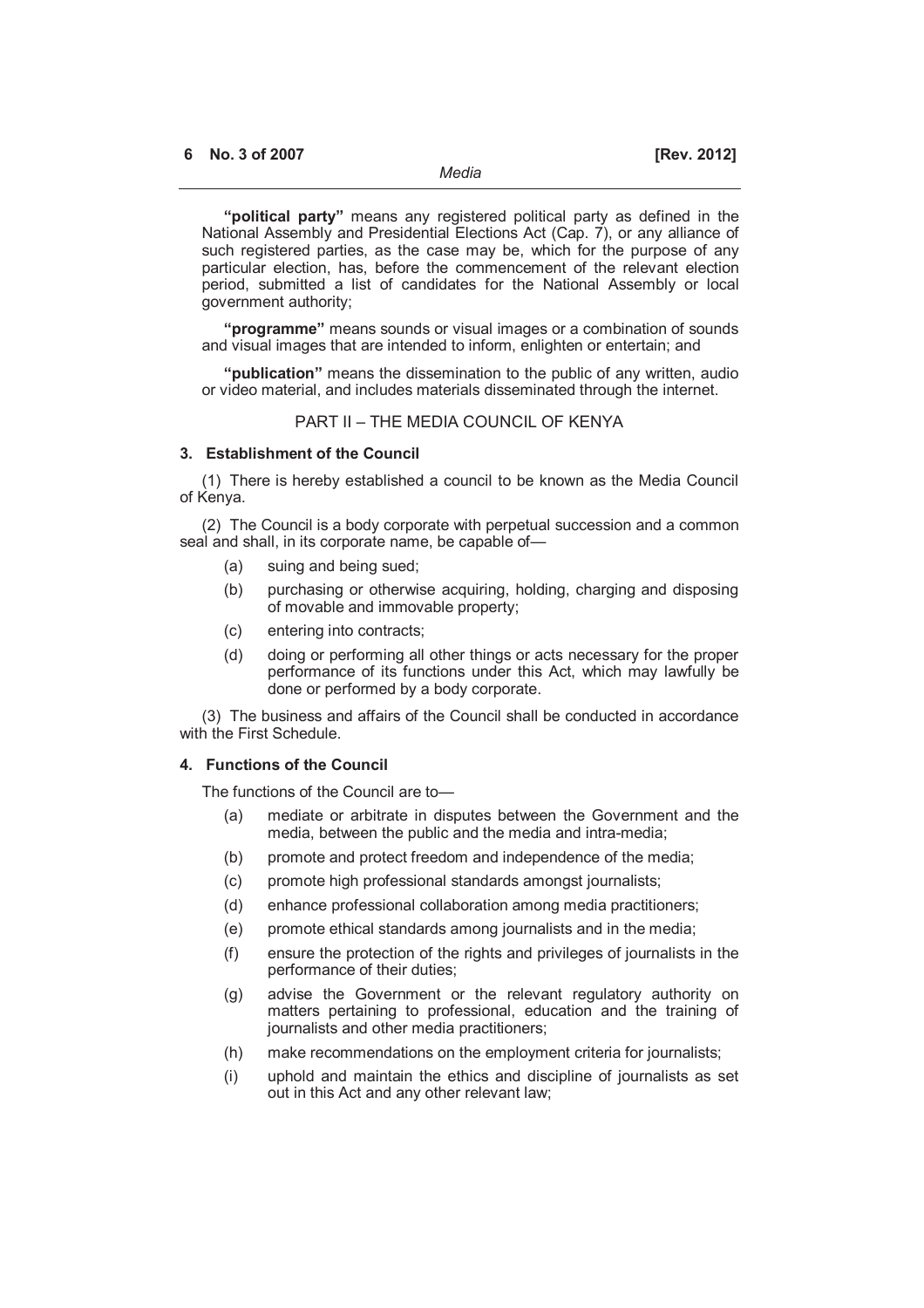| [Rev. 2012] |       | No. 3 of 2007 |  |
|-------------|-------|---------------|--|
|             | Media |               |  |

- (j) do all matters that appertain to the effective implementation of this Act;
- (k) compile and maintain a register of journalists, media enterprises and such other related registers as it may deem fit;
- (l) conduct an annual review of the performance and the general public opinion of the media, and publish the results thereof in at least two local newspapers.

## **5. Operations of the Council**

The Council shall operate without any political or other bias or interference and shall be wholly independent and separate from the Government, any political party, or any nominating authority.

## **6. Composition of the Council**

(1) The Council shall comprise of thirteen members, appointed as follows in accordance with subsection (4)—

- (a) two persons nominated by the Kenya Union of Journalists, one of whom shall be of opposite gender;
- (b) three persons nominated by the Media Owners Association, at least one of whom shall be of opposite gender;
- (c) one person nominated by the Law Society of Kenya;
- (d) one person nominated by the Editor's Guild of Kenya;
- (e) two persons nominated by schools of journalism of recognized universities, one representing public universities and the other representing private universities;
- (f) one person nominated by the Kenya Correspondents Association;
- (g) one person nominated by the Public Relations Society of Kenya;
- (h) one person nominated by the Kenya Institute of Mass Communications;
- (i) one person nominated by the Kenya News Agency.

(2) A person shall not qualify to be appointed to the Council if such person is—

- (a) not a Kenyan citizen and ordinarily resident in Kenya;
- (b) at the relevant time, an office bearer or employee of a political party or any body of a political nature;
- (c) an undischarged bankrupt.

(3) Members of the Council nominated in accordance with subsection (1) shall appoint a member or members to represent the interests of a nominating body if the nominating body fails to present its nominee within a period of thirty days from the date of commencement of this Act, or from the date of notification of a vacancy.

(4) Within fourteen days from the date of commencement of this Act, each of the bodies listed in subsection (1) shall forward the names of their nominees to the Director of Information for invitation to the first meeting of the Council.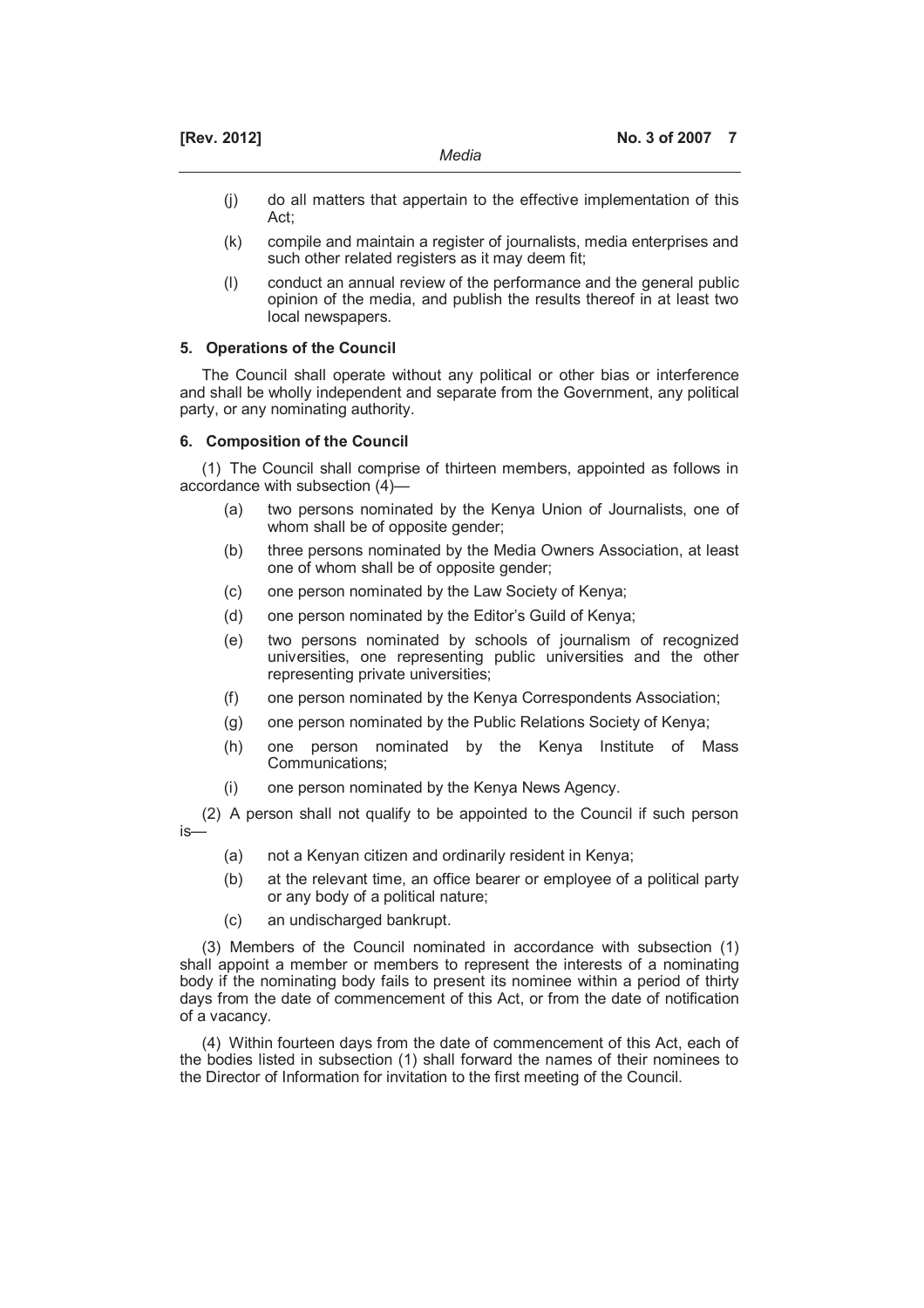(5) Appointment to the Council shall be by notice in the *Gazette*.

### **7. Requirements for appointment**

(1) Without prejudice to the provisions of section 6(2), a person shall not be eligible for appointment to the Council unless such person—

- (a) is a holder of a degree from a recognised institution of learning and possesses, by virtue of his learning and experience, expertise in the areas of media policy and law, media regulation, business practice and finance, journalism, entertainment, education, advertising practice or related social issues;
- (b) is committed to constitutional freedom of expression, responsible journalism, the right of the public to be informed, transparency and accountability of public officers.

(2) A person appointed to the Council shall, before taking up office, take an oath or affirm before a judge of the High Court, that he is committed to—

- (a) fairness, freedom of expression, openness and accountability; and
- (b) upholding and protecting the Constitution and other laws of Kenya.

### **8. Tenure of office of Council members**

The members of the Council shall hold office for a period of three years and shall be eligible for re-appointment subject to a maximum of two terms:

Provided that in the case of the initial members of the Council, the Council shall, at its first meeting, cast a ballot and elect—

- (a) seven members whose terms of office shall expire at the end of two years; and
- (b) six other members whose terms of office shall expire at the end of three years.

## **9. Election of Chairperson and Vice-Chairperson of the Council, etc.**

(1) The Director of Information shall, after twenty one days but not later than thirty days from the date of commencement of this Act, convene through a public notice the first meeting of the Council at which members of the Council shall elect from amongst themselves, a Chairperson and Vice-Chairperson, who shall at all times be of opposite gender.

(2) The Chairperson shall preside over the meetings of the Council.

(3) If the Chairperson is absent or incapacitated, or if the office of the Chairperson is vacant, the Vice-Chairperson shall act as the Chairperson, and if both are absent or incapacitated, or if both those offices are vacant, the Council shall elect one of its own members to act as Chairperson for a period not exceeding thirty days during which a substantive replacement shall be made.

### **10. Cessation of membership of Council**

(1) A person shall cease to be a member of the Council if such person—

 (a) is absent from three consecutive meetings of the Council without good cause;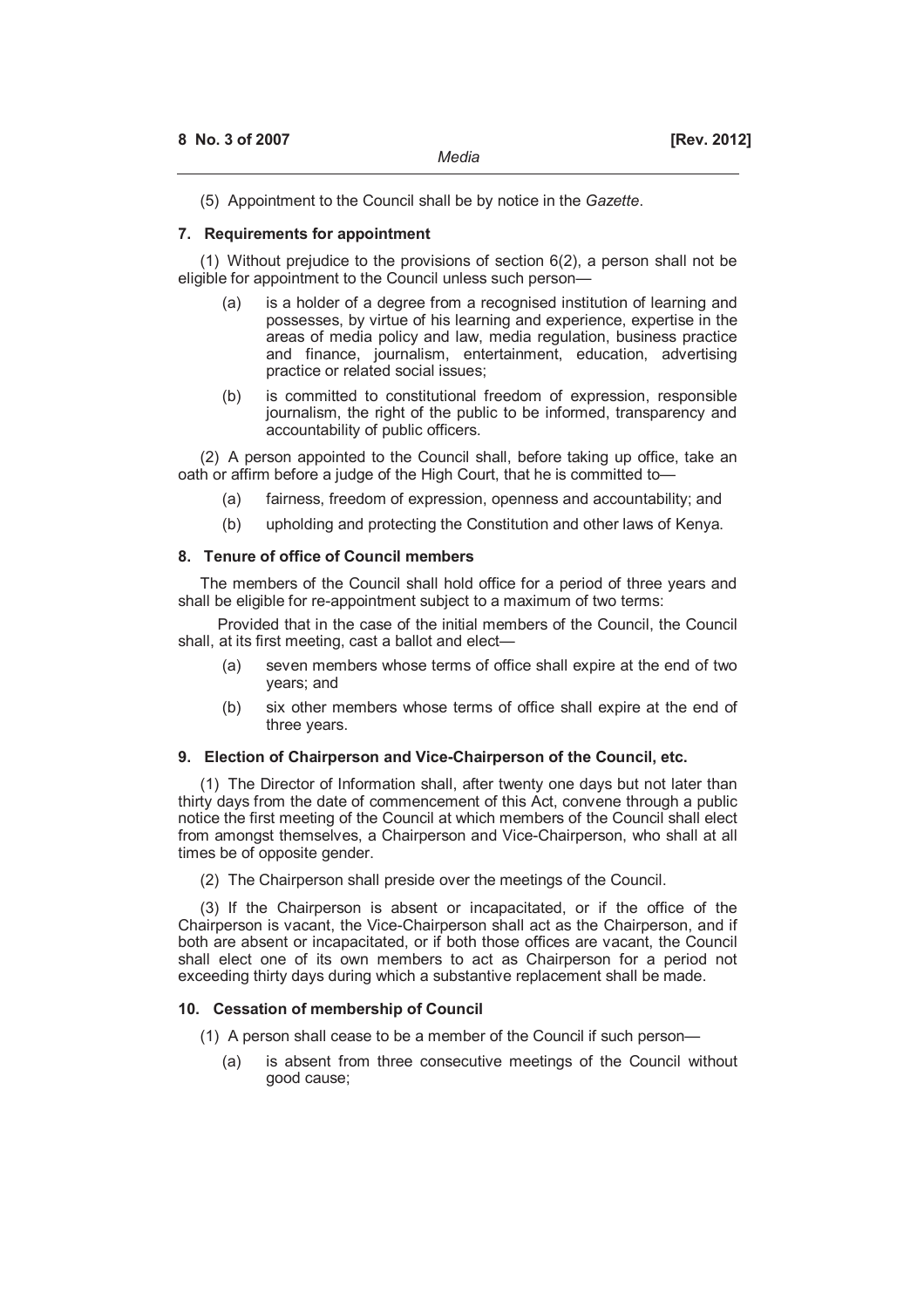- (b) resigns in writing addressed to the Chairperson, giving one month's notice of intention to do so;
- (c) becomes incapacitated by prolonged mental or physical illness;
- (d) is convicted of a felony, fraud, forgery, uttering a forged document, or for any offence under the Anti-Corruption and Economic Crimes Act, 2003 (No. 3 of 2003);
- (e) is unable or unfit to discharge the functions of a member of the Council; or
- (f) dies.

(2) Every vacancy in the Council shall be notified at once to the appointing authority, and the appointing authority shall, as soon as is reasonably practical, appoint and deliver to the Council the names of the person appointed to fill the vacancy for the unexpired term of office of the departed member.

#### **11. Remuneration of members of the Council**

The members of the Council shall be paid reasonable allowances and disbursements for expenses.

## **12. Secretary**

(1) There shall be a Secretary who shall be appointed by the Council.

(2) The Secretary shall hold office for such period and on such terms and conditions of employment as the Council may determine.

(3) The Secretary shall be an *ex officio* member of the Council but shall have no right to vote at any meeting of the Council.

(4) The Secretary shall be the chief executive officer of the Council and shall, subject to the direction of the Council, be responsible for the day to day management of the Council.

### **13. Functions of the Secretary**

(1) The Secretary shall, in consultation with the Council, be responsible for the direction of the affairs and transactions of the Council, the exercise, discharge and performance of its objectives, functions and duties.

- (2) The Secretary shall—
	- (a) ensure the maintenance of efficiency and discipline by all staff of the Council;
	- (b) manage the budget of the Council to ensure that its funds are properly expended and accounted for;
	- (c) keep registers of journalists, media enterprises and such other registers as the Council may, from time to time, require; and
	- (d) perform such other duties as the Council may, from time to time, assign.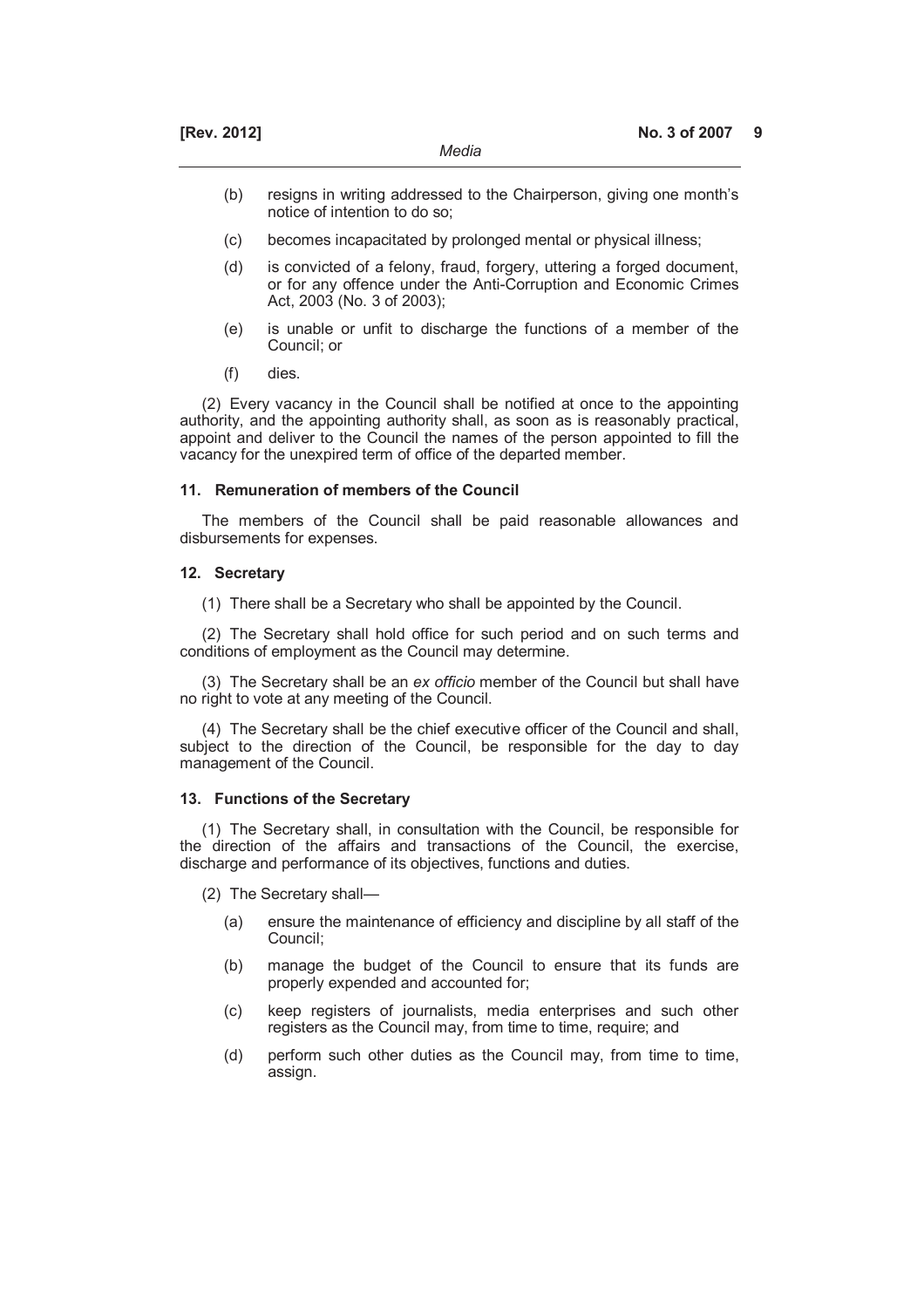The Council may, by resolution either generally or in any particular case, delegate to a committee or any officer, member of staff or agent of the Council, the exercise of any of the powers or the performance of any of the functions or duties of the Council under this Act.

*Media* 

### **15. Staff of the Council**

The Council may employ such staff as may be necessary for the proper and efficient discharge of its functions under this Act, upon such terms and conditions of service as the Council may determine.

### **16. The common seal of the Council**

(1) The common seal of the Council shall be kept in the custody of the Secretary or of such other person as the Council may direct, and shall not be used except upon the order of the Council.

(2) The common seal of the Council, when affixed to a document and dulyauthenticated, shall be judicially and officially noticed, and unless the contrary is proved, any necessary order or authorization by the Council under this section shall be presumed to have been given.

(3) The common seal of the Council shall be authenticated by the signature of the Chairperson of the Council and the Secretary:

Provided that the Council shall, in the absence of either the Chairperson or the Secretary, in any particular matter, nominate one member of the Council to authenticate the seal of the Council on behalf of either the Chairperson or the Secretary.

### **17. Protection of Council from liability**

Liability shall not attach to the Council, or to any of its staff, or to a member of the Council for loss or damage sustained by any person as a result of any act or omission done or made in good faith and without negligence in the performance or exercise, or the intended performance or exercise of any duty or power imposed or conferred by or under this Act.

### PART III – FINANCIAL PROVISIONS

### **18. Funds of the Council**

The funds and assets of the Council shall consist of—

- (a) such monies or assets as may accrue to or vest in the Council in the course of the exercise of its powers or performance of its functions under this Act;
- (b) such monies as may be payable to the Council pursuant to this Act or any other written law;
- (c) such levies and fees as may be imposed by the Council in accordance with section 19;
- (d) donations, gifts and endowments from lawful organizations or sources which shall not be from foreign Governments or foreign entities;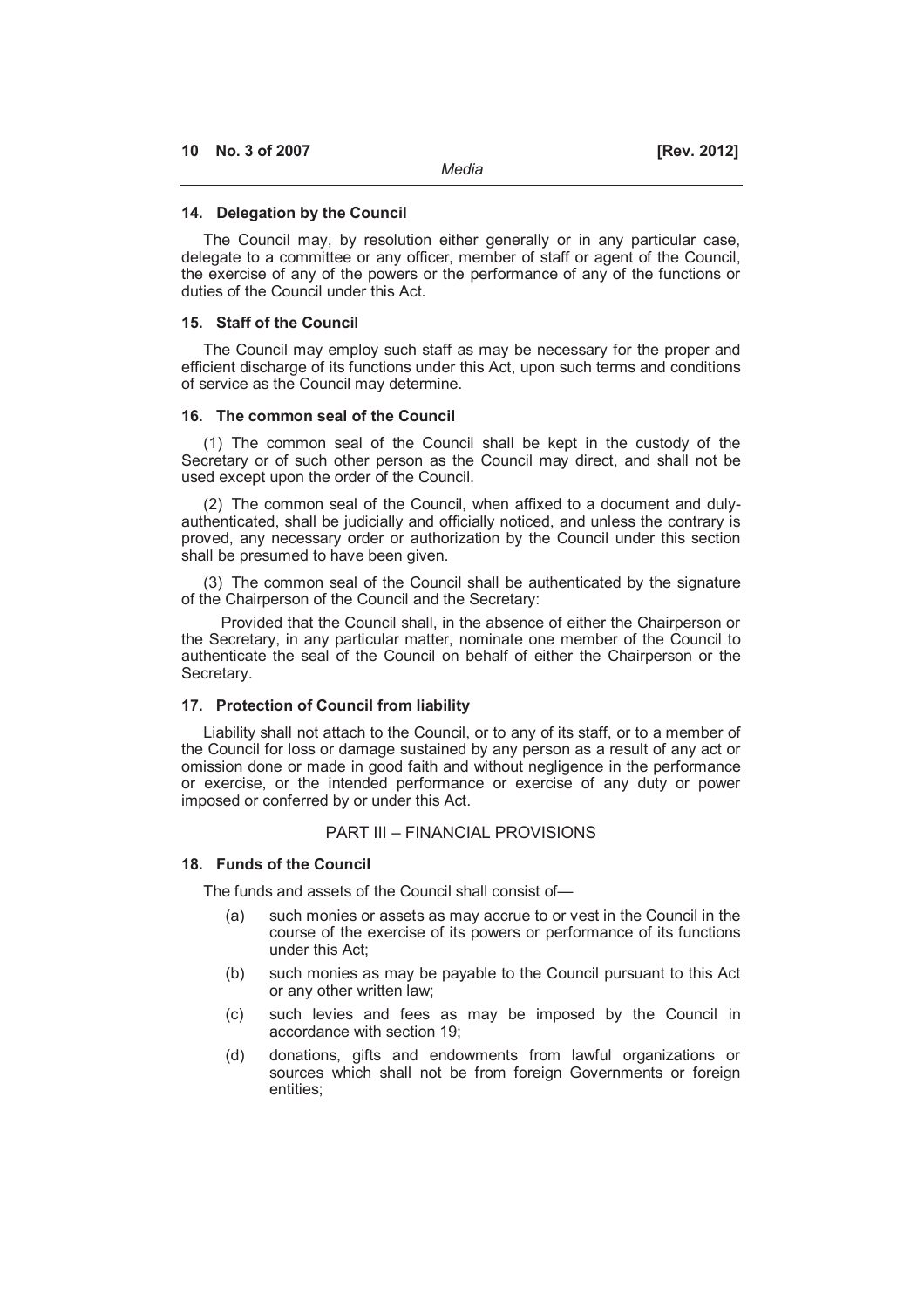- (e) proceeds of any investments by the Council;
- (f) grants which shall not be from foreign Governments or foreign entities; and
- (g) such monies as may be appropriated by Parliament for the purposes of the Council.

[Act No. 6 of 2009, Sch.]

### **19. Levy and registration fees**

(1) The Council may, by notice in the *Gazette*, impose a levy in respect of all media enterprises operating in Kenya, and an annual registration fee in respect of all journalists whose names appear in the registers kept by the Council.

(2) The levy and the annual registration fee payable shall be determined by the Council from time to time and in such manner as the Council may specify in the *Gazette*.

(3) The levy and annual registration fee imposed in accordance with subsection (1) shall be payable at the commencement of each calendar year.

#### **20. Financial year**

The financial year of the Council shall be the period of twelve months ending on the thirtieth of June in each year.

### **21. Annual estimates**

(1) At least three months before the commencement of each financial year, the Council shall cause to be prepared estimates of the revenue and expenditure of the Council for that financial year.

(2) The annual estimates shall make provisions for all estimated expenditure of the Council for the financial year concerned, and in particular shall provide for the—

- (a) payment of salaries, allowances and other charges in respect of the staff of the Council;
- (b) payment of pensions, gratuities and other charges in respect of former staff of the Council;
- (c) proper maintenance of the buildings and grounds of the Council;
- (d) maintenance, repair and replacement of the equipment and other property of the Council;
- (e) payment of allowances of the members of the Council; and
- (f) creation of such reserve funds to meet future or contingent liabilities in respect of retirement benefits, insurance, replacement of buildings or equipment, or in respect of such other matters as the Council may deem fit.

## **22. Accounts and audit**

(1) The Council shall cause to be kept proper books and other records of accounts of the income, expenditure, assets and liabilities of the Council.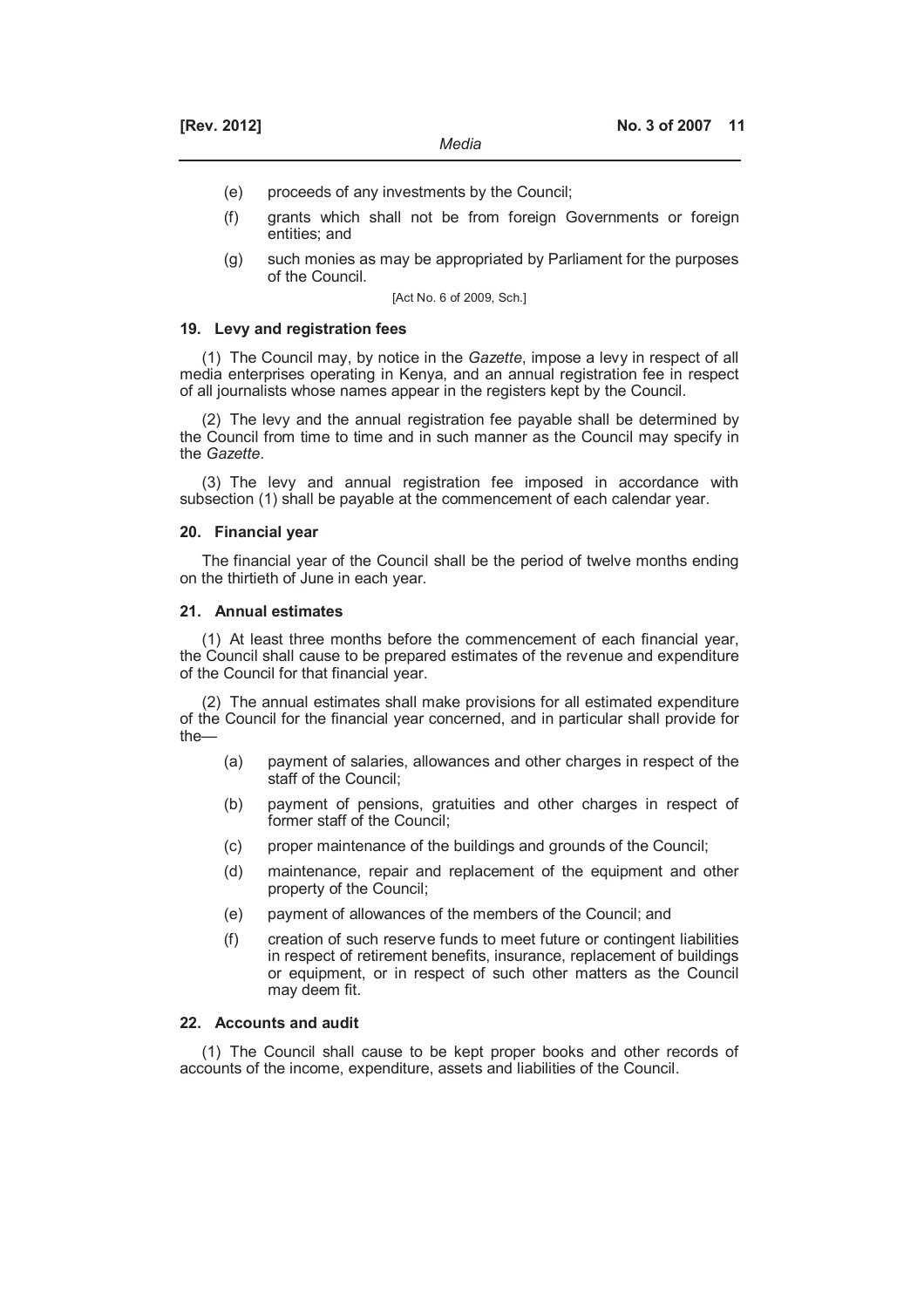(2) Within a period of three months after the end of each financial year, the Council shall submit to the independent firm of auditors appointed annually by the Council the accounts of the Council, in respect of that year, together with—

- (a) a statement of income and expenditure during that financial year;
- (b) a statement of the assets and liabilities of the Council on the last day of that financial year; and
- (c) where public funds have been given, the accounts of the Council shall be examined, audited and reported upon annually by the Controller and Auditor-General in accordance with the Public Audit Act (Cap. 412B).

(3) The audited accounts of the Council shall be published in at least two daily newspapers having countrywide circulation.

[Act No. 6 of 2009, Sch.]

## PART IV – COMPLAINTS AND DISPUTE RESOLUTION

## **23. Complaints Commission**

There shall be established a Complaints Commission which shall consist of five persons appointed by the Council, who shall not be members of the Council, as follows—

- (a) a Chairperson, who shall be a person who holds or has held a judicial office in Kenya or who is an advocate of the High Court of Kenya of not less than ten years standing; and
- (b) four other persons possessing experience and expertise in any one of the following areas, that is, journalism, media policy and law, media regulation, business practice and finance, entertainment, education, advertising or related social issues.

### **24. Establishment of panels**

(1) The Complaints Commission may establish conciliation, mediation or arbitration panels, each consisting of not less than three members of the Complaints Commission, to deal with, hear and determine any matter on behalf of the Complaints Commission.

(2) A panel established under subsection (1) shall exercise all the powers and shall perform all the duties and functions of the Complaints Commission in relation to any matter before the panel.

(3) Members of a panel established under subsection (1) may, if necessary, consult with the Complaints Commission for purposes of ensuring consistency of decisions of the Council.

### **25. Remuneration of members of the Complaints Commission**

Members of the Complaints Commission shall be paid reasonable allowances and disbursements for expenses.

#### **26. Complaints**

- (1) Any person aggrieved by—
	- (a) any publication, or any conduct of a journalist, media enterprise or the Council; or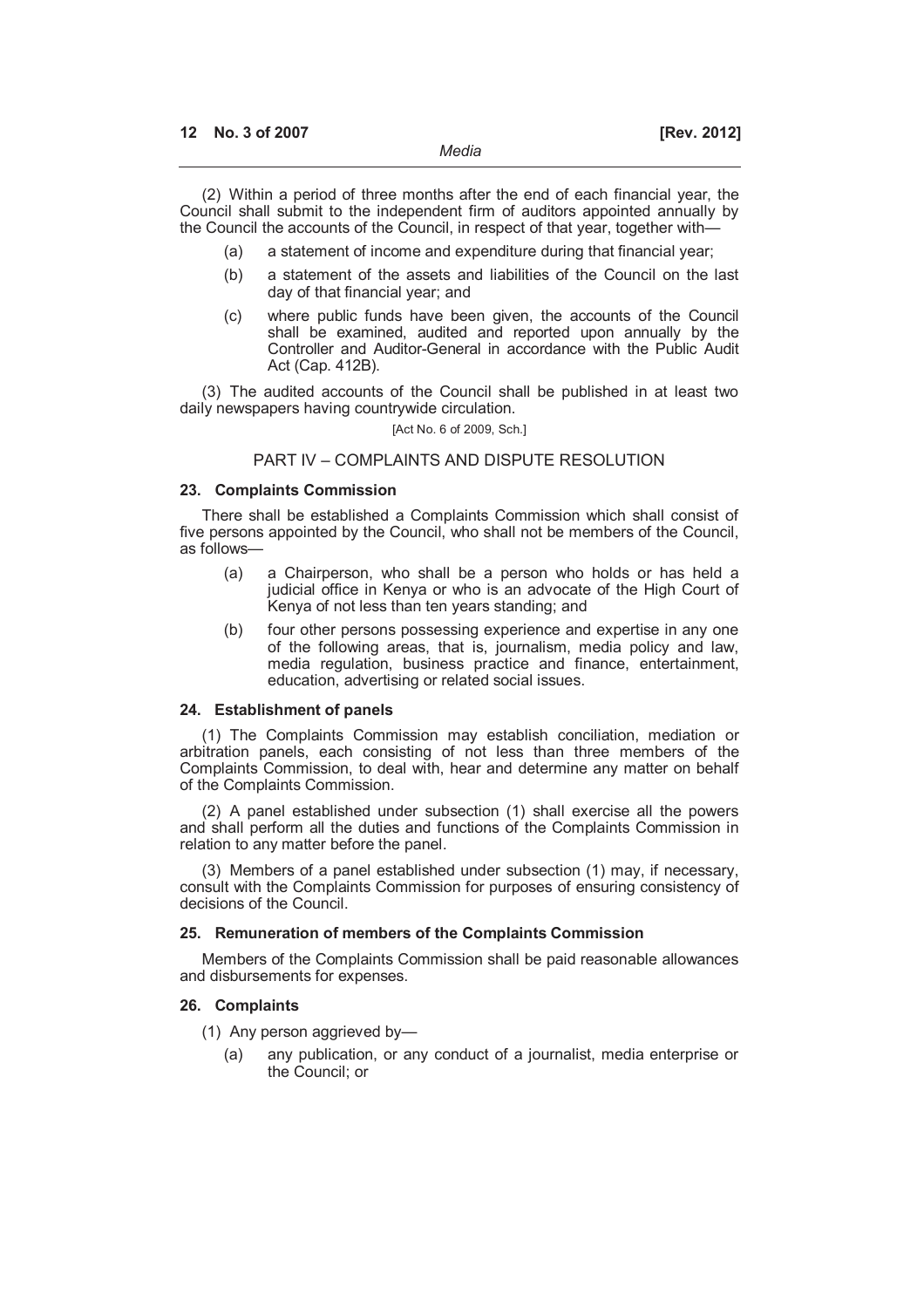(b) anything done against a journalist or media enterprise that limits or interferes with the Constitutional freedom of expression of such journalist or media enterprise,

may make a written complaint to the Council setting out the grounds for the complaint, nature of the injury or damage suffered and the remedy sought.

(2) Upon receipt of a complaint, the Council shall, within fourteen days from the date of receipt of the complaint, refer the complaint to the Complaints Commission for determination.

#### **27. Procedure upon complaint**

(1) Upon receipt of a complaint, the Complaints Commission shall notify, in writing, the party against whom the complaint has been made, within fourteen days of receipt thereof, stating the nature of the complaint, the breach, act or omission in question and the date on which the matter shall be considered by the Complaints Commission and shall thereby require such party to respond to the complaint in writing.

(2) The Complaints Commission shall, having heard the matter the subject of the complaint, make a report, issue any decision as it deems appropriate and give directions in connection with the complaint, and shall publish its findings if it considers it in the public interest to do so.

(3) The Complaints Commission shall communicate its decision to the parties concerned within fourteen days from the time the decision is made.

(4) Except upon the request of a party, and approval of such request by the Council, the Complaints Commission shall conduct its hearings in public.

### **28. Powers of the Complaints Commission**

(1) The Complaints Commission may, by notice in writing, require any person  $t$ 

- (a) give to the Complaints Commission reasonable assistance in the investigation of a complaint made under section 26;
- (b) appear before the Complaints Commission for examination concerning matters relevant to the investigation of any complaint made under section 26.

(2) The Complaints Commission may not be bound by the rules of evidence as set out in the Evidence Act (Cap. 80).

(3) Except as expressly provided in this Act or any regulations made thereunder, the Complaints Commission shall regulate its own procedure.

#### **29. Decision of the Complaints Commission**

(1) Without prejudice to the generality of section 27(2), the Complaints Commission or any of its panels may, after hearing the parties to a complaint—

- (a) and being of the opinion that the complaint is devoid of merit or substance, dismiss such complaint;
- (b) order an offending party to publish an apology and correction in such manner as the Council may specify;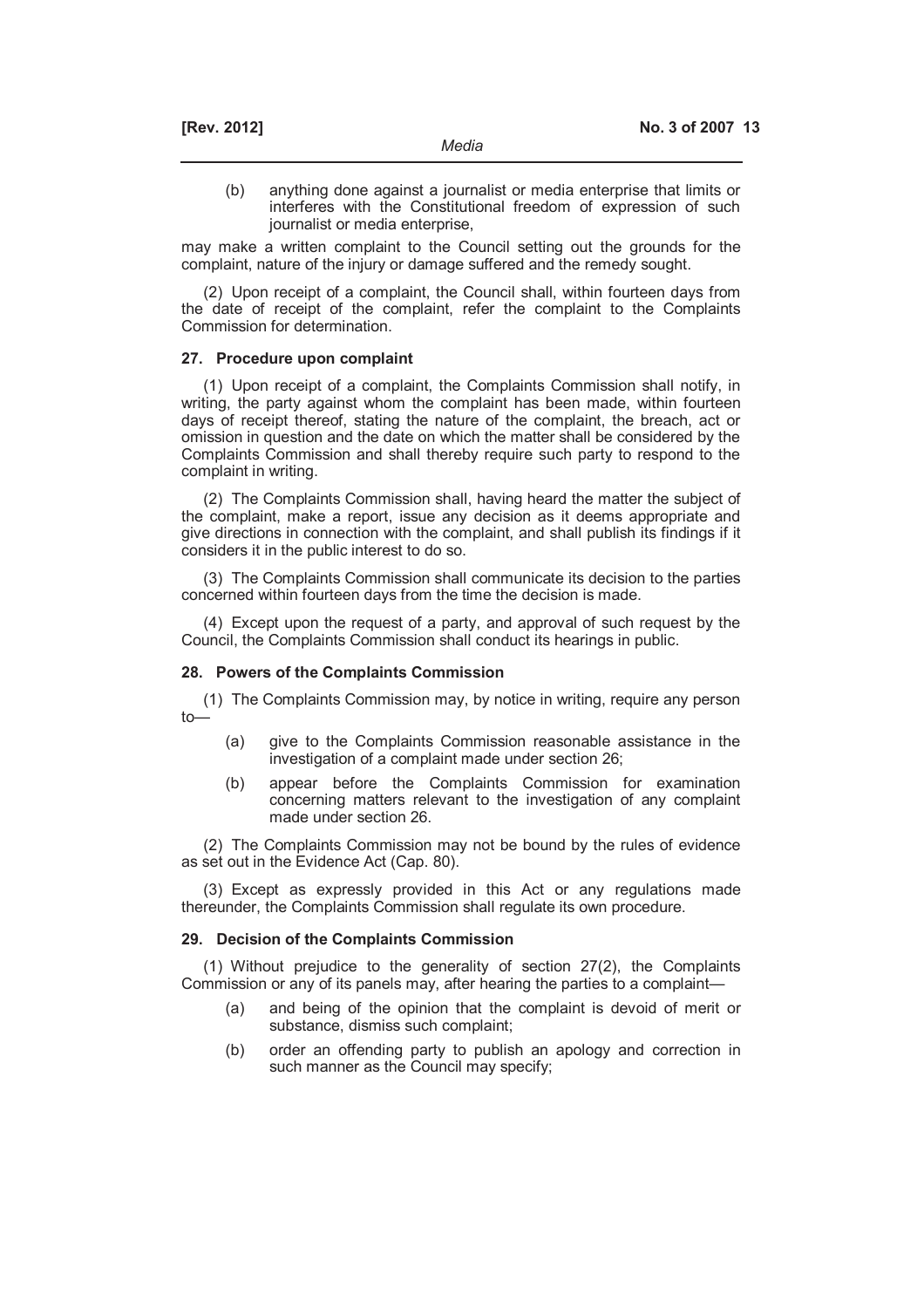(c) issue a public reprimand of the journalist or media enterprise involved.

(2) The Complaints Commission or any of its panels may make any or a combination of the orders set out in subsection (1).

#### **30. Record of proceedings**

The Secretary of the Council shall keep or cause to be kept a record of all proceedings of the Complaints Commission.

#### **31. Publication of decisions**

Every decision made by the Council or the Complaints Commission in a matter the subject of a dispute shall be published in the *Gazette*.

### **32. Appeals**

(1) Any party aggrieved by the decision of the Complaints Commission may appeal to the Council in the prescribed manner against such decision, within fourteen days from the date such decision was made.

(2) The Council shall consider such an appeal and shall either vary, reverse or confirm the decision of the Complaints Commission, and any decision that the Council arrives at shall be communicated to the parties concerned within fourteen days from the time the decision is made.

(3) Any person aggrieved by a decision of the Council may, within twenty-one days from the date of such decision, appeal to the High Court on a point of law:

Provided that no appeal shall be admitted by the High Court unless a judge of the High Court has certified the existence of an issue of law.

#### **33. Enforcement of decisions**

A decision of the Complaints Commission, or the Council, against which no appeal has been preferred within thirty days from the date on which the decision was made shall be adopted and enforced as an order of Court.

#### **34. Rules of the Complaints Commission**

Subject to the provisions of this Act, the Complaints Commission may, in consultation with the Council, make rules governing its own procedure.

### PART V – MISCELLANEOUS

#### **35. Information by media**

(1) The media shall, in a free and independent manner and style, inform the public on issues of public interest and importance in a fair, accurate and unbiased manner whilst distinctly isolating opinion from fact and avoiding offensive coverage of nudity, violence and ethnic biases.

(2) The media shall keep and maintain high professional and ethical standards and shall, at all times, have due regard to the Code of Conduct set out in the Second Schedule to this Act.

(3) Subject to subsection (2), the Council shall not seek to control or direct journalists in the execution of their professional duties.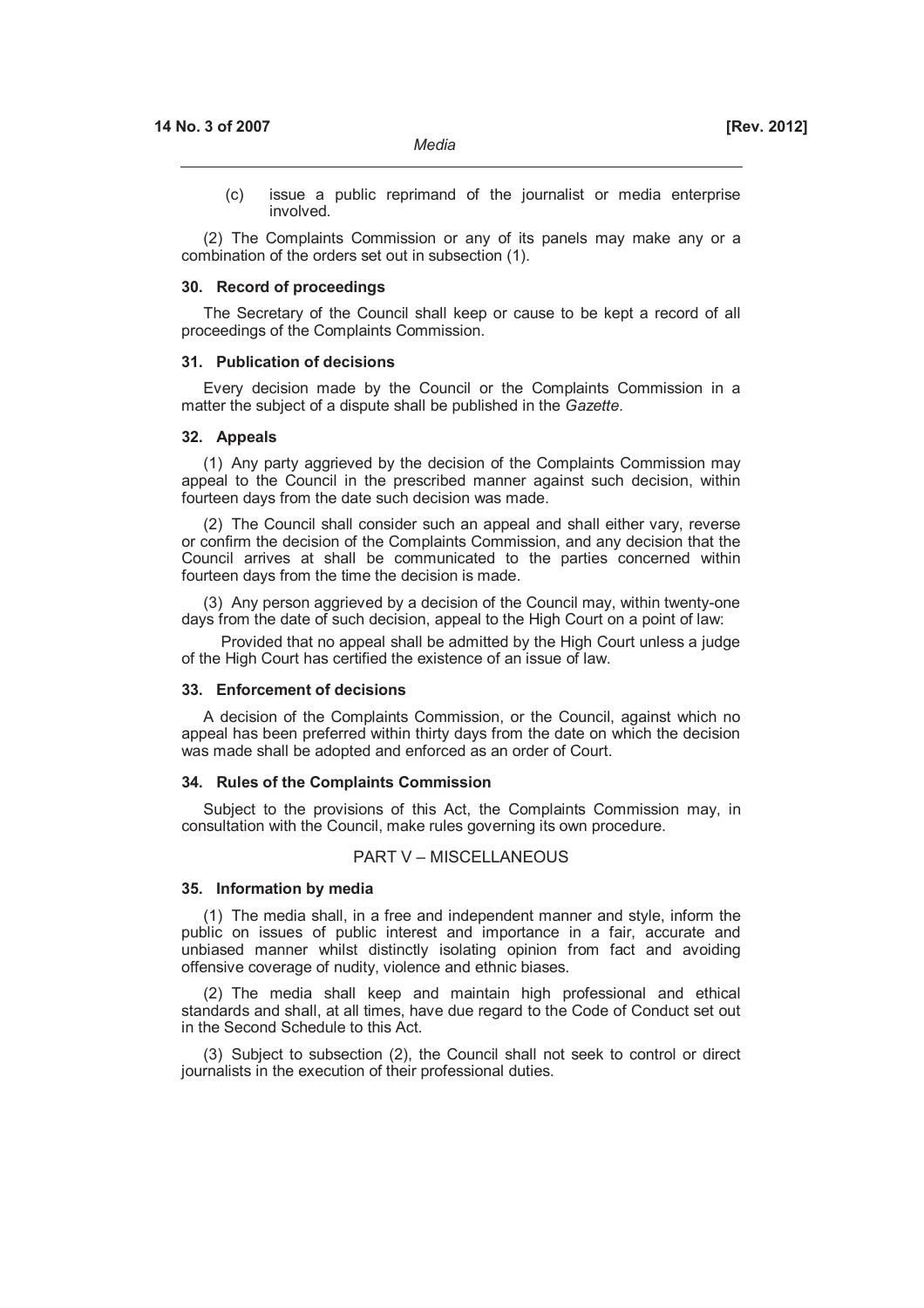#### **36. Accreditation of journalists**

(1) The Council shall consider and approve applications by foreign journalists for accreditation to practise in Kenya.

(2) The accreditation shall, upon payment of the prescribed fees, be valid for one year and shall be renewable.

(3) During accreditation, the Council shall take measures to ensure that suitably qualified citizens of Kenya receive priority, and have equal employment opportunities and are equitably represented in all media practice activities and levels in the workforce of all media houses.

#### **37. Offences**

(1) A person who—

- (a) refuses or fails to comply with the requirement of the Complaints Commission which is applicable to him, to the extent to which he is able to comply with it; or
- (b) obstructs or hinders the Complaints Commission in the exercise of its powers under this Act;
- (c) furnishes information or makes a statement to the Complaints Commission which he knows to be false or misleading in any material particular; or
- (d) when appearing before the Complaints Commission for examination, makes a statement which he knows to be false or misleading in any material particular,

commits an offence.

(2) A person convicted of an offence under this section shall be liable to a fine not exceeding fifty thousand shillings, or to imprisonment for a term not exceeding three months, or both.

(3) Where an offence under this section is a continuing offence, the person convicted shall, in addition to the penalty prescribed in subsection (2), be liable to a fine of one thousand shillings for each day during which the offence continues, or to imprisonment for a term not exceeding three months, or both.

## **38. Penalty**

A person who contravenes any provision of this Act or regulations made thereunder for which no penalty is specifically provided shall be liable, upon conviction, to a fine not exceeding two hundred thousand shillings or to imprisonment for a term not exceeding six months, or both.

#### **39. Rules**

Subject to the provisions of this Act, the Council may, by notice in the *Gazette*, make rules—

- (a) governing its own procedure;
- (b) amending the Second Schedule.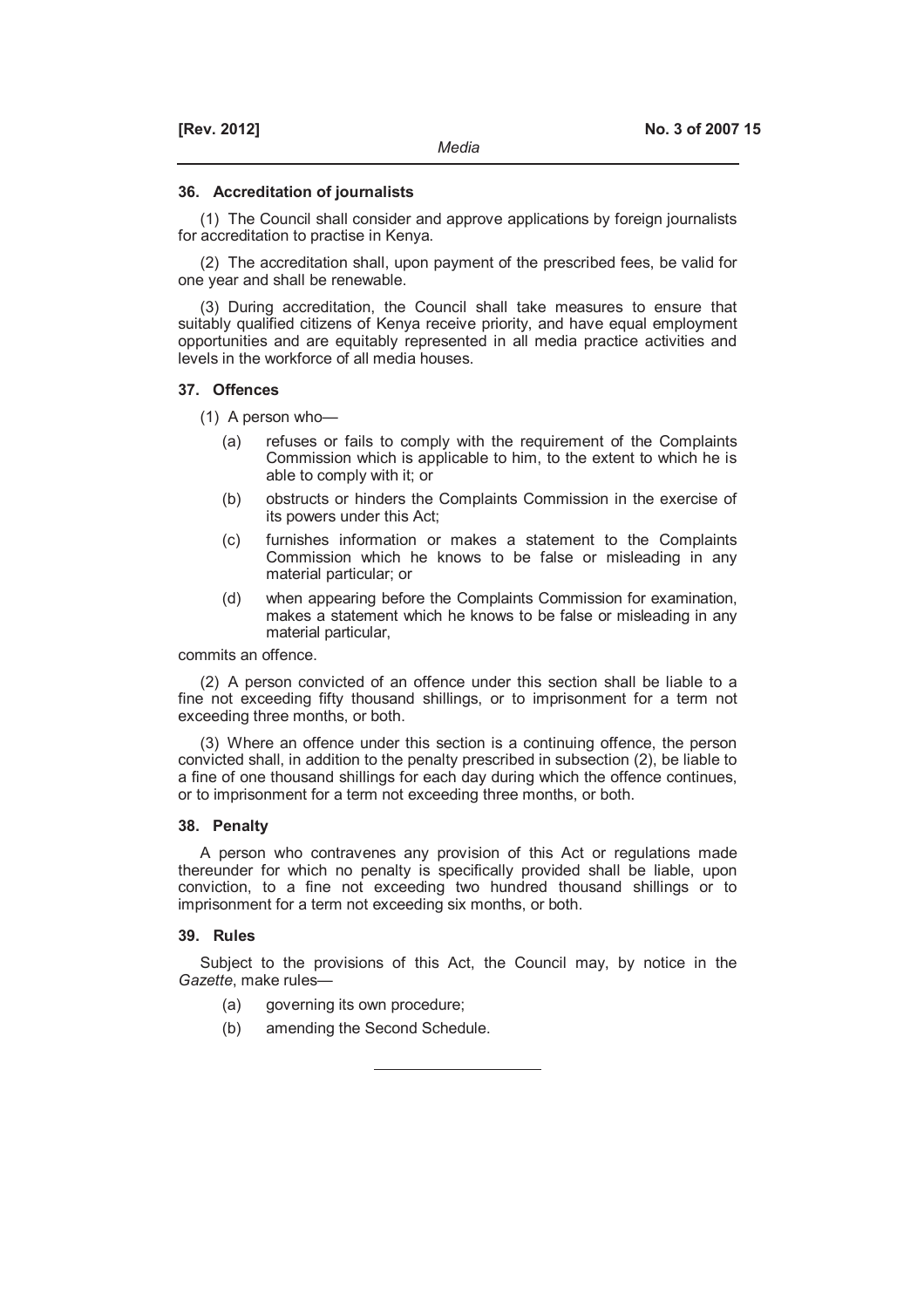#### **FIRST SCHEDULE**

#### [Section 3(3).]

### PROVISIONS AS TO THE CONDUCT OF BUSINESS AND AFFAIRS OF THE COUNCIL

**1.** (1) The Council shall meet not less than four times in every financial year and not more than four months shall elapse between the date of one meeting and the date of the next meeting.

(2) Ordinary meetings shall be convened by the Chairperson.

(3) Notwithstanding the provisions of subparagraph (1), the Chairperson shall convene a special meeting of the Council at any time upon receipt of a requisition signed by not less than five members of the Council calling upon the Chairperson to do so, and such special meeting shall be held not later than twenty-one days from the date of receipt of the requisition.

(4) Unless three quarters of the total members of the Council otherwise agree, at least fourteen days' written notice of every meeting of the Council shall be given to every member of the Council.

(5) The quorum for the conduct of the business of the Council shall be five members.

(6) The Chairperson or, in the absence of the Chairperson, a member elected to act as Chairperson at a particular meeting of the Council, shall preside at each meeting of the Council and the person presiding at any meeting shall have a deliberative as well as a casting vote.

(7) Unless a unanimous decision is reached, a decision on any matter before the Council shall be by a majority of the votes of the members present and voting and in the case of an equality of votes, the Chairperson or the person presiding shall have a casting vote.

(8) Subject to subparagraph (4), no proceedings of the Council shall be invalid by reason only of a vacancy among members thereof.

(9) Subject to provisions of this Schedule, the Council may determine its own procedure and for the attendance of other persons at its meetings and may make standing orders in respect thereof.

**2.** (1) If a member is directly or indirectly interested in any contract, proposed contract or other matter before the Council and is present at a meeting of the Council at which the contract, proposed contract or other matter is the subject of consideration, he shall, at the meeting and as soon as reasonably practicable after the commencement thereof, disclose the fact and shall not take part in the consideration or discussion of, or vote on, ask questions with respect to the contract or other matter, or be counted in the quorum of the meeting during consideration of the matter.

(2) A disclosure of interest made under this paragraph shall be recorded in the minutes of the meeting at which it is made.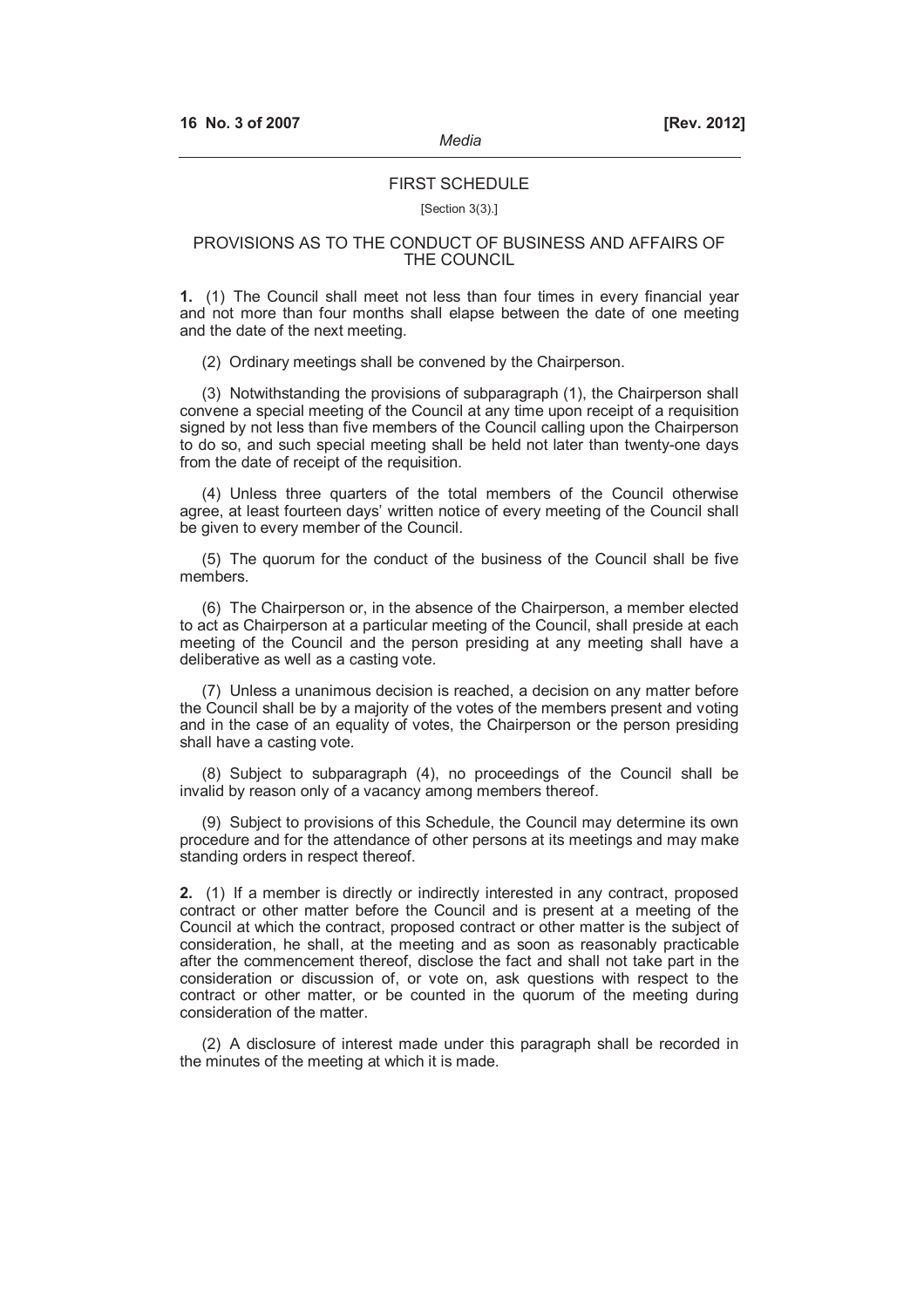(3) Any contract or instrument which, if entered into or executed by a person not being a body corporate, would not be required to be under seal, may be entered into or executed on behalf of the Council by any person generally or specially authorised by the Council for that purpose.

# SECOND SCHEDULE

## [Section 35(2).]

## CODE OF CONDUCT FOR THE PRACTICE OF JOURNALISM

### **1. Accuracy and Fairness**

- (a) The fundamental objective of a journalist is to write a fair, accurate and an unbiased story on matters of public interest. All sides of the story shall be reported, wherever possible. Comments should be obtained from anyone who is mentioned in an unfavourable context.
- (b) Whenever it is recognised that an inaccurate, misleading or distorted story has been published or broadcast, it should be corrected promptly. Corrections should present the correct information and should not restate the error except when clarity demands.
- (c) An apology shall be published or broadcast whenever appropriate in such manner as the Council may specify.
- (d) When stories fall short on accuracy and fairness, they should not be published. Journalists, while free to be partisan, should distinguish clearly in their reports between comment, conjecture and fact.
- (e) In general, provocative and alarming headlines should be avoided. Headings should reflect and justify the matter printed under them. Headings containing allegations made in statements should either identify the body or the source making them or at least carry quotation marks.
- (f) Journalists should present news fairly and impartially, placing primary value on significance and relevance.
- (g) Journalists should treat all subjects of news coverage with respect and dignity, showing particular compassion to victims of crime or tragedy.
- (h) Journalists should seek to understand the diversity of their community and inform the public without bias or stereotype and present a diversity of expressions, opinions, and ideas in context.
- (i) Journalists and other media practitioners should present analytical reporting based on professional perspective, not personal bias.

### **2. Independence**

Journalists should defend the independence of all journalists from those seeking influence or control over news content. They should—

 (a) gather and report news without fear or favour, and vigorously resist undue influence from any outside forces, including advertisers, sources, story subjects, powerful individuals and special interest groups.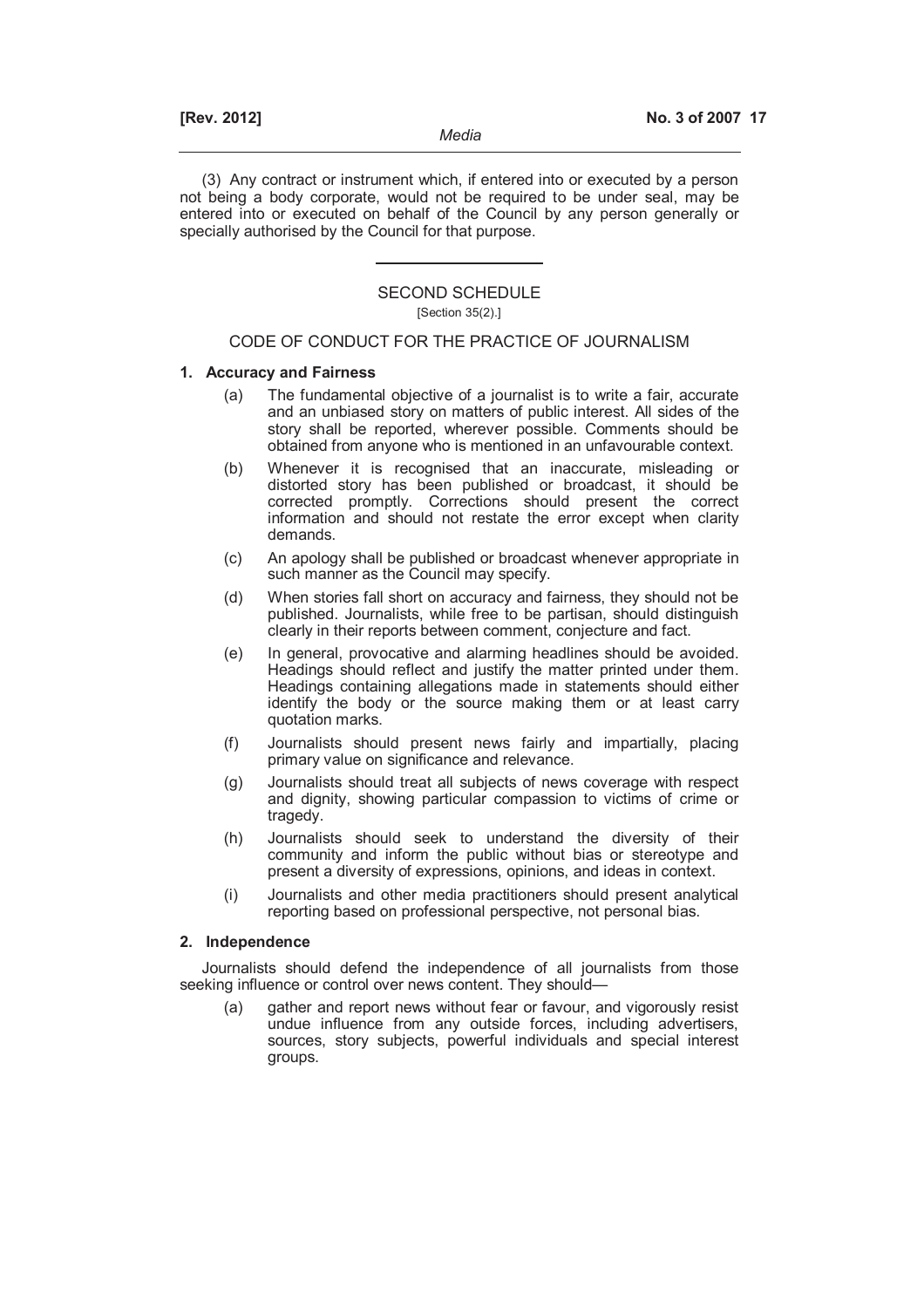- (b) resist those who would buy or politically influence news content or who would seek to intimidate those who gather and disseminate news.
- (c) determine news content solely through editorial judgement and not the result of outside influence.
- (d) resist any self-interest or peer pressure that might erode journalistic duty and service to the public.
- (e) recognize that sponsorship of the news should not be used in any way to determine, restrict or manipulate content.
- (f) refuse to allow the interests of ownership or management to influence news, judgement and content inappropriately.

### **3. Integrity**

Journalists should present news with integrity and decency, avoiding real or perceived conflicts of interest, and respect the dignity and intelligence of the audience as well as the subjects of news. They should—

- (a) identify sources whenever possible. Confidential sources should be used only when it is clearly in public interest to gather or convey important information or when a person providing information might be harmed;
- (b) clearly label opinion and commentary;
- (c) use technological tools with skill and thoughtfulness, avoiding techniques that skew facts, distort reality, or sensationalize events;
- (d) use surreptitious news gathering techniques including hidden cameras or microphones, only if there is no other way of obtaining stories of significant public importance, and if the technique is explained to the audience.

Journalists should not—

- (a) pay news sources who have vested interest in a story;
- (b) accept gifts, favours or compensation from those who might seek to influence coverage;
- (c) engage in activities that may compromise their integrity or independence.

## **4. Accountability**

Journalists and all media practitioners should recognize that they are accountable for their actions to the public, the profession and themselves. They should—

- (a) actively encourage adherence to these standards by all journalists and media practitioners;
- (b) respond to public concerns, investigate complaints and correct errors promptly;
- (c) recognize that they are duty-bound to conduct themselves ethically.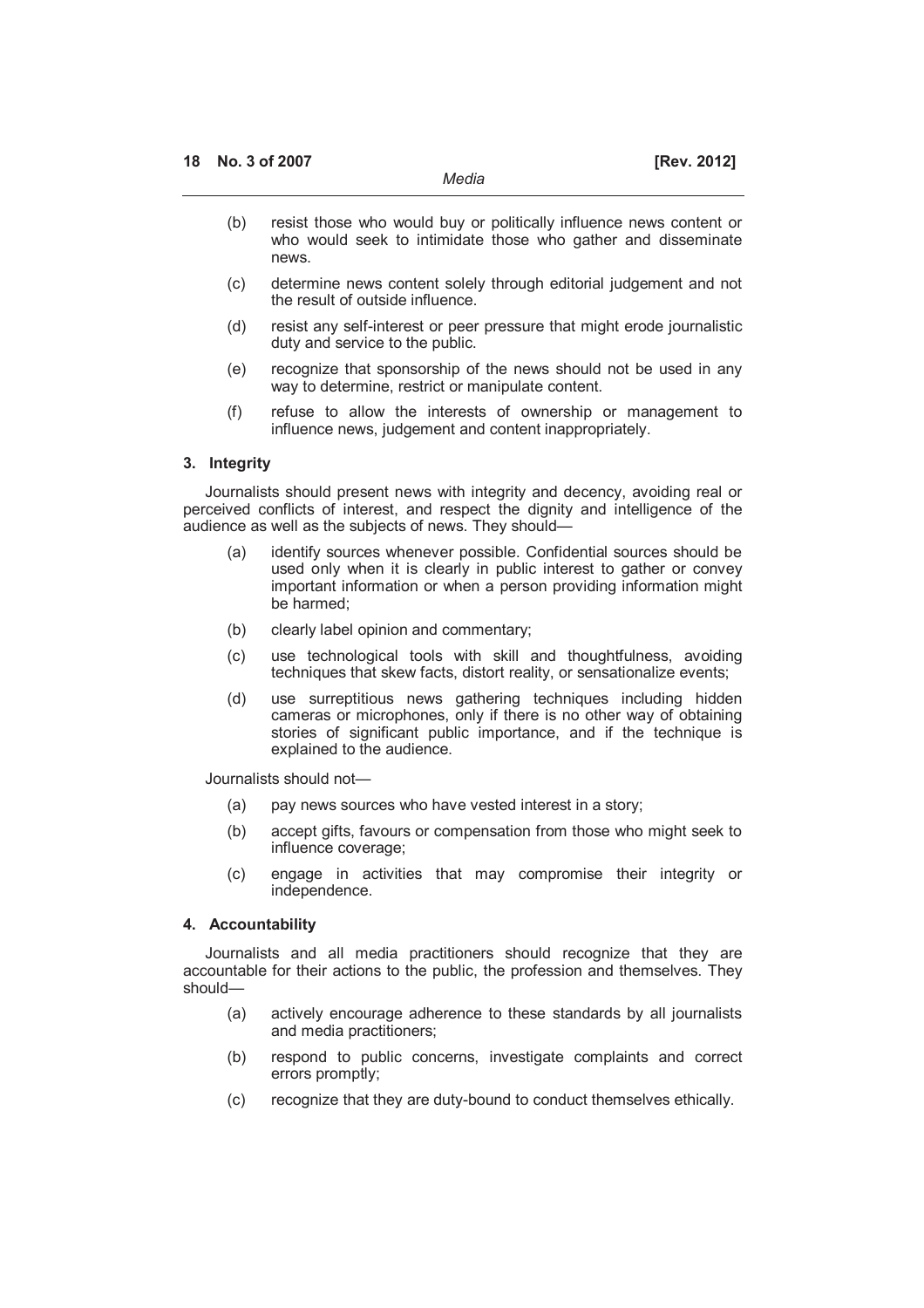#### **5. Opportunity to Reply**

A fair opportunity to reply to inaccuracies should be given to individuals or organizations when reasonably called for. If the request to correct inaccuracies in a story is in the form of a letter, the editor has the discretion to publish it in full or in its abridged and edited version, particularly when it is too long, but the remainder should be an effective reply to the allegations.

### **6. Unnamed Sources**

Unnamed sources should not be used unless the pursuit of the truth will best be served by not naming the source who should be known by the editor and reporter. When material is used in a report from sources other than the reporter's, these sources should be indicated in the story.

### **7. Confidentiality**

In general, journalists have a professional obligation to protect confidential sources of information.

### **8. Misrepresentation**

Journalists should generally identify themselves and not obtain or seek to obtain information or pictures through misrepresentation or subterfuge. Subterfuge can be justified only in the public interest and only when material cannot be obtained by any other means.

### **9. Obscenity, Taste and Tone in Reporting**

- (a) In general, journalists should avoid publishing obscene, vulgar or offensive material unless such material contains a news value which is necessary in the public interest.
- (b) In the same vein, publication of photographs showing mutilated bodies, bloody incidents and abhorrent scenes should be avoided unless the publication or broadcast of such photographs will serve the public interest.

## **10. Paying for News and Articles**

When money is paid for information, serious questions can be raised about the credibility of that information and the motives of the buyer and the seller. Therefore, in principle, journalists should not receive any money as an incentive to publish any information.

### **11. Covering Ethnic, Religious and Sectarian Conflict**

- (a) News, views or comments on ethnic, religious or sectarian dispute should be published or broadcast after proper verification of facts and presented with due caution and restraint in a manner which is conducive to the creation of an atmosphere congenial to national harmony, amity and peace.
- (b) Provocative and alarming headlines should be avoided.
- (c) News reports or commentaries should not be written or broadcast in a manner likely to inflame the passions, aggravate the tension or accentuate the strained relations between the communities concerned. Equally so, articles or broadcasts with the potential to exacerbate communal trouble should be avoided.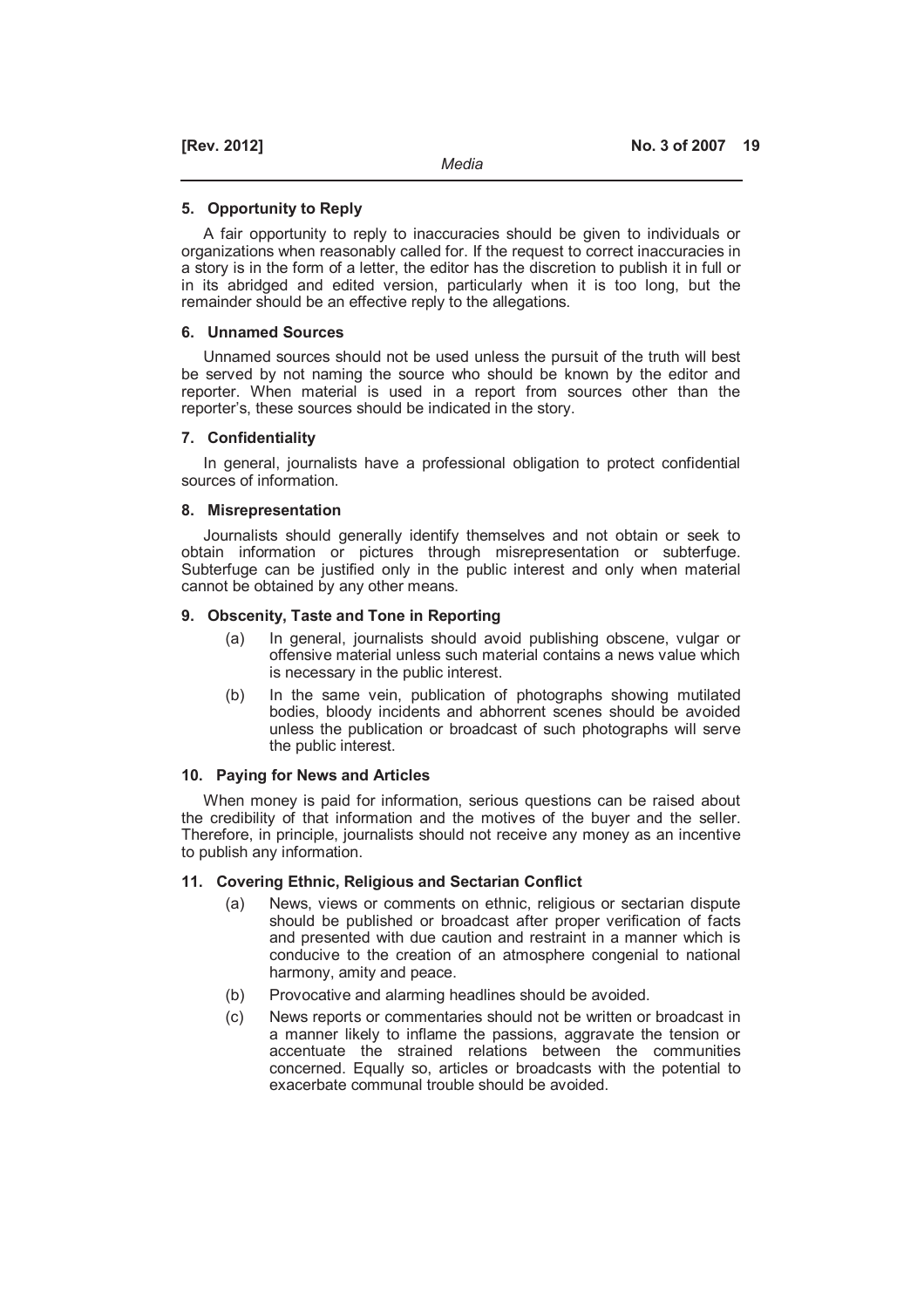## **12. Recording Interviews and Telephone Conversations**

- (a) Except in justifiable cases, journalists should not tape or record anyone without the person's knowledge. An exception may be made only if the recording is necessary to protect the journalist in a legal action or for some other compelling reason. In this context these standards also apply to electronic media.
- (b) Before recording a telephone conversation for broadcast, or broadcasting a telephone conversation live, a station should inform any party to the call of its intention to broadcast the conversation. This, however, does not apply to conversation whose broadcast can reasonably be presumed, for example, telephone calls to programmes where the station customarily broadcasts calls.

### **13. Privacy**

- (a) The public's right to know should be weighed against the privacy rights of people in the news.
- (b) Journalists should stick to the issues.
- (c) Intrusions and inquiries into an individual's private life without the person's consent are not generally acceptable unless public interest is involved. Public interest should itself be legitimate and not merely prurient or morbid curiosity. Things concerning a person's home, family, religion, tribe, health, sexuality, personal life and private affairs are covered by the concept of privacy except where these impinge upon the public.

### **14. Intrusion into Grief and Shock**

- (a) In cases involving personal grief or shock, inquiries should be made with sensitivity and discretion.
- (b) In hospitals, journalists should identify themselves and obtain permission from a responsible executive before entering non-public areas of hospitals or similar institutions to pursue enquiries.

#### **15. Sex Discrimination**

Women and men should be treated equally as news subjects and news sources.

### **16. Financial Journalism**

- (a) Journalists should not use financial information they receive in advance for their own benefit, and should not pass the information to others.
- (b) Journalists should not write or broadcast about shares, securities and other market instruments in whose performance they know they or their close families have a significant financial interest, without disclosing the interest to the editor.
- (c) Journalists should not buy or sell, directly or through nominees or agents, shares or securities and other market instruments about which they intend to write in the near future.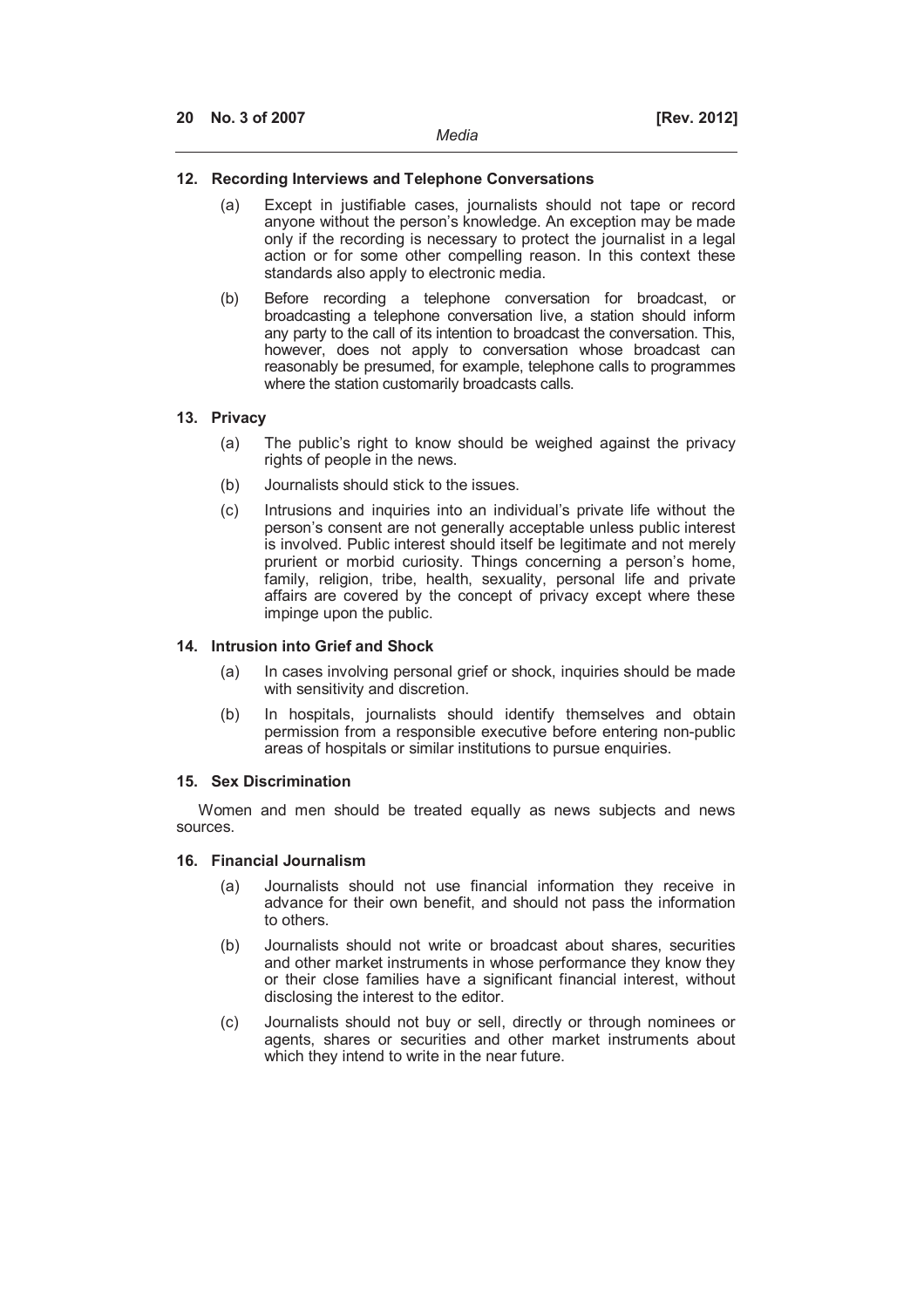### **17. Letters to the Editor**

An editor who decides to open a column on a controversial subject is not obliged to publish all the letters received in regard to that subject. The editor may select and publish only some of them either in their entirety or the gist thereof. However, in exercising this right, the editor should make an honest attempt to ensure that what is published is not one-sided but presents a fair balance between the pros and the cons of the principal issue. The editor shall have the discretion to decide at which point to end the debate in the event of a rejoinder upon rejoinder by two or more parties on a controversial subject.

### **18. Protection of Children**

Children should not be identified in cases concerning sexual offences, whether as victims, witnesses or defendants. Except in matters of public interest, for example, cases of child abuse or abandonment, journalists should not normally interview or photograph children on subjects involving their personal welfare in the absence, or without the consent, of a parent or other adult who is responsible for the children. Children should not be approached or photographed while at school and other formal institutions without the permission of school authorities.

In adhering to this principle, a journalist should always take into account specific cases of children in difficult circumstances.

### **19. Victims of Sexual Offences**

The media should not identify victims of sexual assault or publish material likely to contribute to such identification. Such publications do not serve any legitimate journalistic or public need and may bring social opprobrium to the victims and social embarrassment to their relations, family, friends, community, religious order and to the institutions to which they belong.

#### **20. Use of Pictures and Names**

As a general rule, the media should apply caution in the use of pictures and names and should avoid publication when there is a possibility of harming the persons concerned. Manipulation of pictures in a manner that distorts reality should be avoided. Pictures of grief, disaster and those that embarrass and promote sexism should be discouraged.

#### **21. Innocent Relatives and Friends**

The media should generally avoid identifying relatives or friends of persons convicted or accused of crime unless the reference to them is necessary for the full, fair and accurate reporting of the crime or legal proceedings.

#### **22. Acts of Violence**

The media should avoid presenting acts of violence, armed robberies, banditry and terrorist activities in a manner that glorifies such anti-social conduct. Also, newspapers should not allow their columns to be used for writings which tend to encourage or glorify social evils, warlike activities, ethnic, racial or religious hostilities.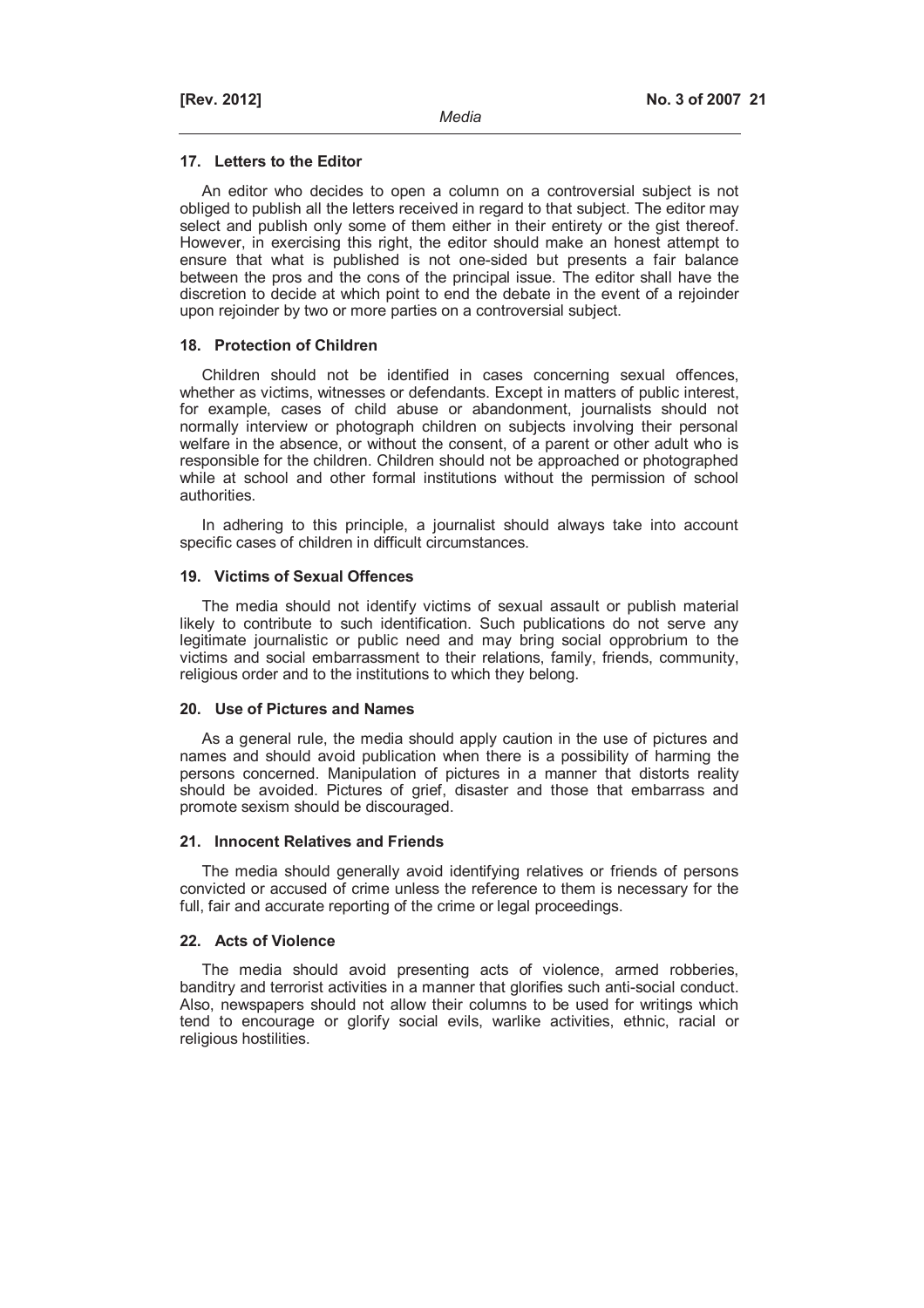### **23. Editor's Responsibilities**

The editor shall assume the responsibility for all content, including advertisements, published in a newspaper. If responsibility is disclaimed, this shall be explicitly stated before hand.

### **24. Advertisements**

The editor should not allow any advertisement which is contrary to any aspect of this Code of Conduct. In this regard, and to the extent applicable, the editor should be guided by the Advertiser's Code of Conduct.

### **25. Hate Speech**

Quoting persons making derogatory remarks based on ethnicity, race, creed, colour and sex shall be avoided. Racist or negative ethnic terms should be avoided. Careful account should be taken of the possible effect upon the ethnic or racial group concerned, and on the population as a whole, and of the changes in public attitudes as to what is and what is not acceptable when using such terms.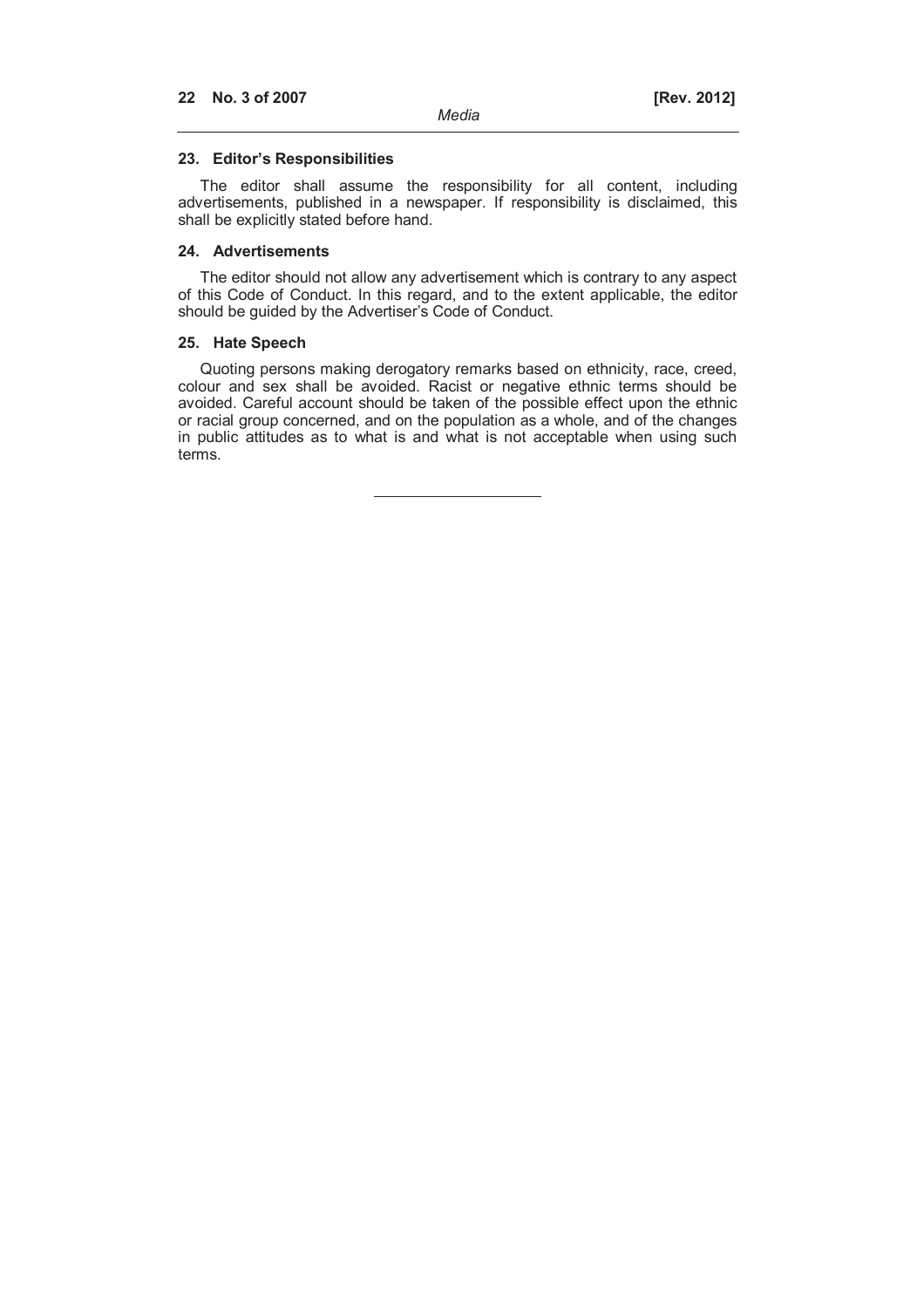*Media* 

**[Subsidiary]**

 **NO. 3 OF 2007**

## **MEDIA ACT**

## SUBSIDIARY LEGISLATION

*List of Subsidiary Legislation*  1. Media (Complaints Commission) Rules, 2009 ........................................ M12 – 25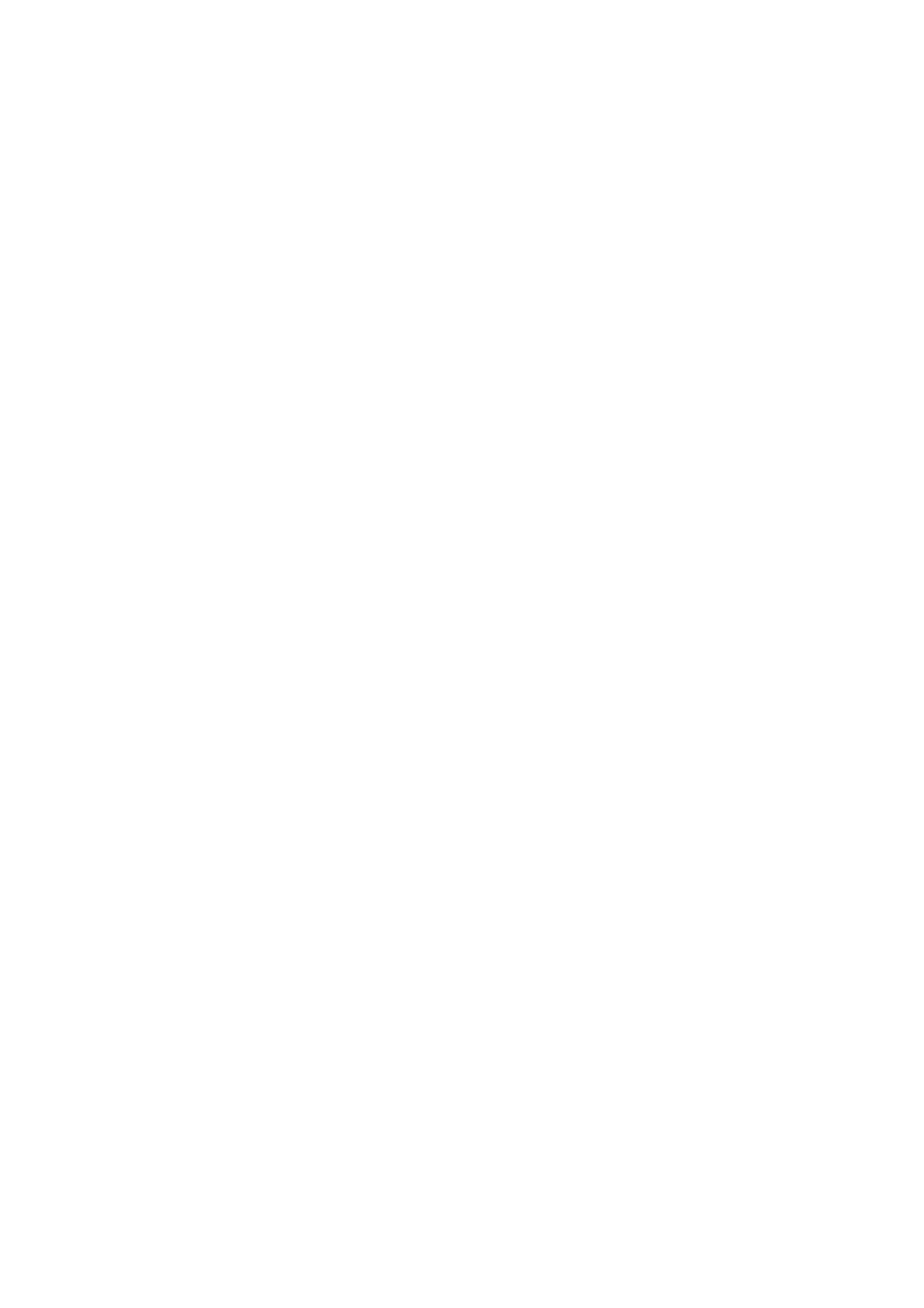## **MEDIA (COMPLAINTS COMMISSION) RULES, 2009**

### ARRANGEMENT OF RULES

#### PART I – PRELIMINARY

## *Rule*

- 1. Citation.
- 2. Interpretation.

## PART II – PROVISION ON COMPLAINTS

- 3. Lodging of complaints.
- 4. Mode of lodging complaint.
- 5. Processing of complaints.
- 6. Language.
- 7. Jurisdiction.
- 8. Fees.
- 9. Withdrawal of complaint and lapse of time.
- 10. Register of complaints.
- 11. Rejection of complaints.
- 12. Application for review.
- 13. Service of documents.
- 14. Determination of complaint.
- 15. Variation or rescission of award of ruling.
- 16. Referral to hearing panel.
- 17. Attendance by parties to a dispute.
- 18. Determination of jurisdiction.
- 19. Disclosure of proceedings.
- 20. Hearing.
- 21. Decisions of the Commission.
- 22. Adoption of decision.
- 23. Failure to comply with requirements of the Commission.
- 24. Failure to obey summons.
- 25. Extension of time.
- 26. Procedure for application.

## PART III – MISCELLANEOUS PROVISIONS

- 27. Immunity of commissioners.
- 28. Forms.
- 29. Application
- 30. Consolidation of disputes.
- 31. Disclosure of documents.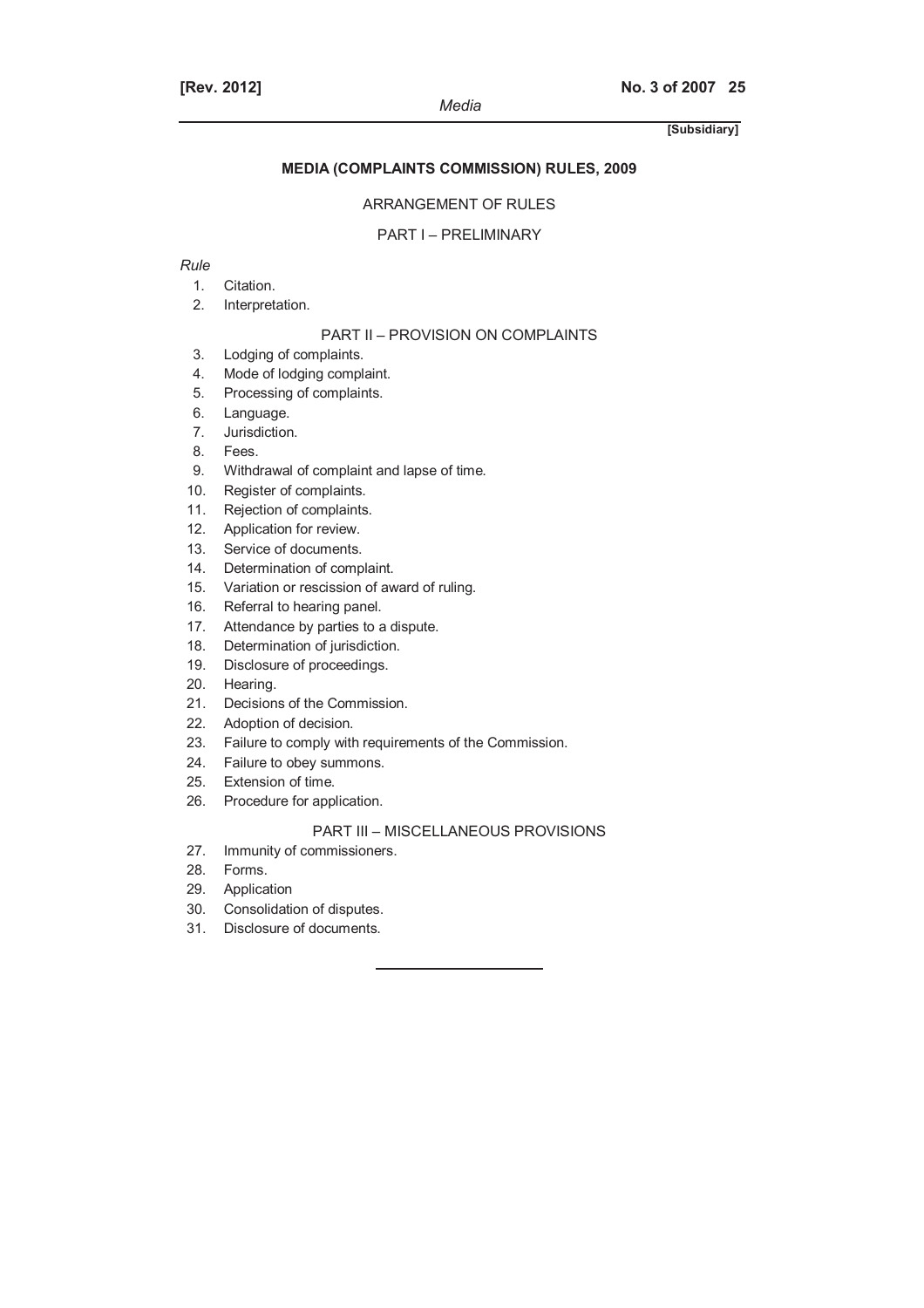#### **MEDIA (COMPLAINTS COMMISSION) RULES, 2009**

[L.N. 78/2009.]

#### PART I – PRELIMINARY

### **1. Citation**

These Rules may he cited as the Media (Complaints Commission) Rules, 2009.

#### **2. Interpretation**

In these Rules, unless the context otherwise requires—

**"hearing"** means a sitting of a hearing panel or the Commission for the purpose of enabling it to reach a decision in respect of a complaint;

**"hearing panel"** means a panel of the Commission established under section 24 of the Act, whether a conciliation, mediation or arbitration panel;

**"Commission"** means the Complaints Commission established under section 23 of the Act;

**"commissioner"** means a member of the Commission appointed under section 23 of the Act;

**"complainant"** means a person who makes a complaint pursuant to section 26 of the Act;

**"complaint"** means a written communication made or addressed to the Council, relating to the matter set out in section 26 of the Act;

**"respondent"** means the party against whom a complaint is made, whether a natural or juristic person; and

**"Secretariat"** means the offices of the Council headed by the Secretary of the Council.

#### PART II – PROVISION ON COMPLAINTS

#### **3. Lodging of complaints**

(1) A complaint may be lodged at the Secretariat in Nairobi or at any other branch as the Council may determine.

(2) A complaint may be lodged by a complainant in person or by a person acting on behalf of the complainant or by such other person lawfully authorized to act for the complainant.

(3) A complainant may be lodged through hand delivery or through post.

(4) Processing of complaints.

For delivery through post, the time prescribed in these Rules shall start running from the date of receipt at the Secretariat.

#### **4. Mode of lodging complaint**

(1) A complaint shall be lodged in Form 1 set out in the Schedule, and shall be supported by the necessary supporting documents and such other information and particulars as the Commission may prescribe.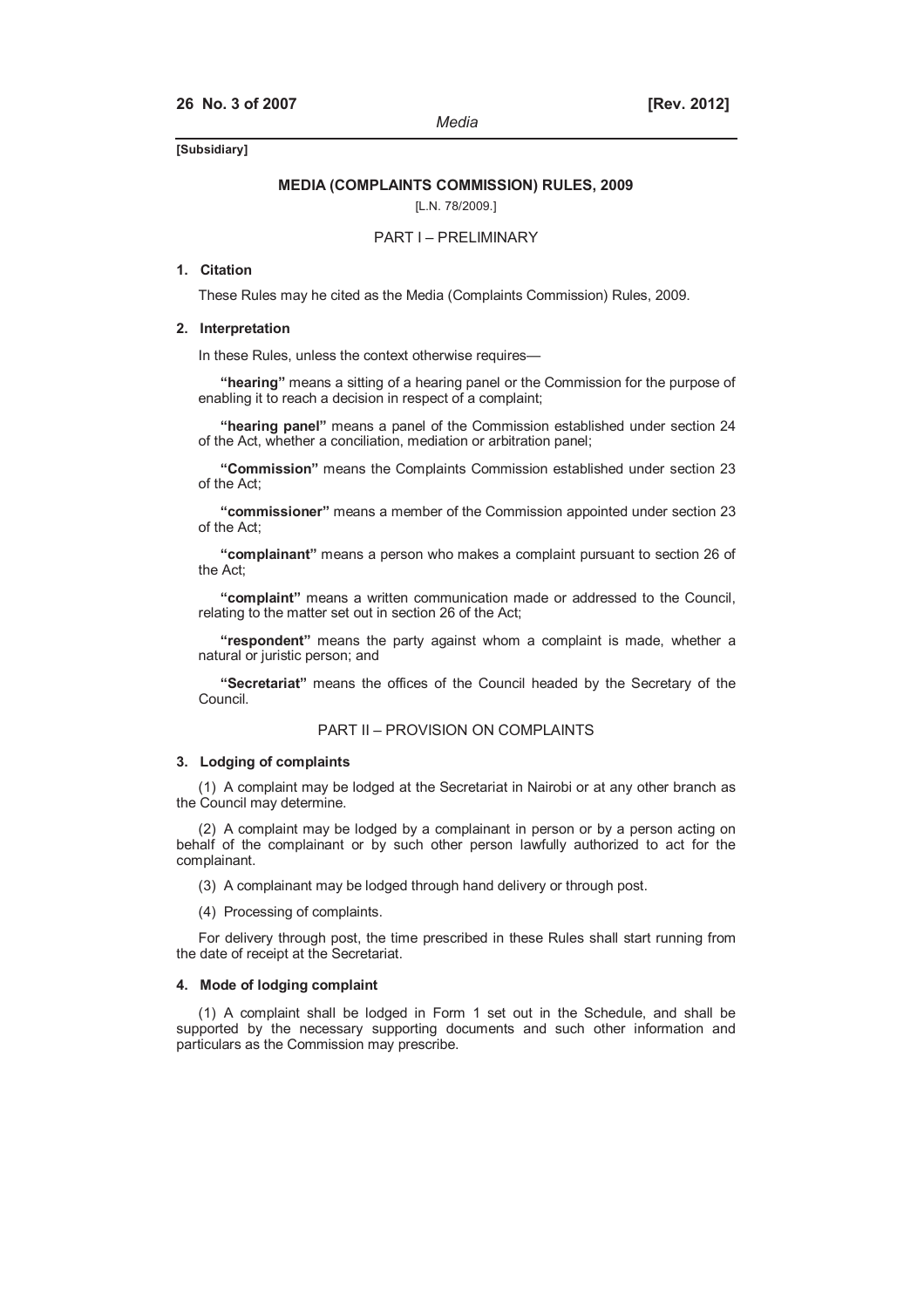(2) The Secretariat may assist a complainant to reduce a complaint to Form 1 before the complaint is forwarded to the Commission, and any form 1 completed by the Secretariat under this subparagraph shall be authenticated by the complainant through a declaration.

#### **5. Processing of complaints**

(1) All complaints received by the Council shall be registered and shall be forwarded to the Commission within fourteen days of receipt, in accordance with section 26(2) of the Act.

(2) Upon entry of the complaint into the register, the Secretariat shall notify the complainant of the receipt and registration of the complainant.

(3) The respondent shall, within fourteen days from the date of receipt of notification under section 27(1) of the Act, respond in writing to the issues raised in the complaint.

(4) The response shall be lodged at the Secretariat through personal delivery or by registered post.

(5) The Secretariat shall, within seven days of receipt of the response from the respondent, send the same to the complainant.

(6) For purposes of section 27(1) of the Act, notification against a party against whom a complaint is made shall be in Form 2 set out in the Schedule.

#### **6. Language**

(1) Proceedings before the Commission shall be conducted in English or Kiswahili.

(2) The Commission shall, taking into account all the circumstances, grant the assistance of a competent interpreter free of charge to a party or witness who does not understand or speak the language used at the hearing.

(3) The decisions of the Commission shall be prepared in the English language but may be translated, on request of a party, into the Kiswahili language.

#### **7. Jurisdiction**

The jurisdiction of the Commission shall be limited to the matters set out in section 26(1) of the Act.

#### **8. Fees**

(1) No fee shall be charged on the lodging or determination of a complaint under the Act and these Rules.

(2) *Rejection of complaints*.—Notwithstanding the provisions of paragraph (1) above, a nominal fee may be prescribed where copies of the proceedings or documents of the Commission have been applied for by a party.

(3) The Commission may waive any chargeable under this rule upon satisfactory demonstration that the applicant is unable to pay.

#### **9. Withdrawal of complaint and lapse of time**

(1) A complainant may, in writing, withdraw a complaint at any stage of the proceedings and before any finding or recommendation is made.

(2) Where a complainant fails is or neglects to respond to communication from the Commission within twelve months from the date of such communication the Commission may deem the complaint to have lapsed.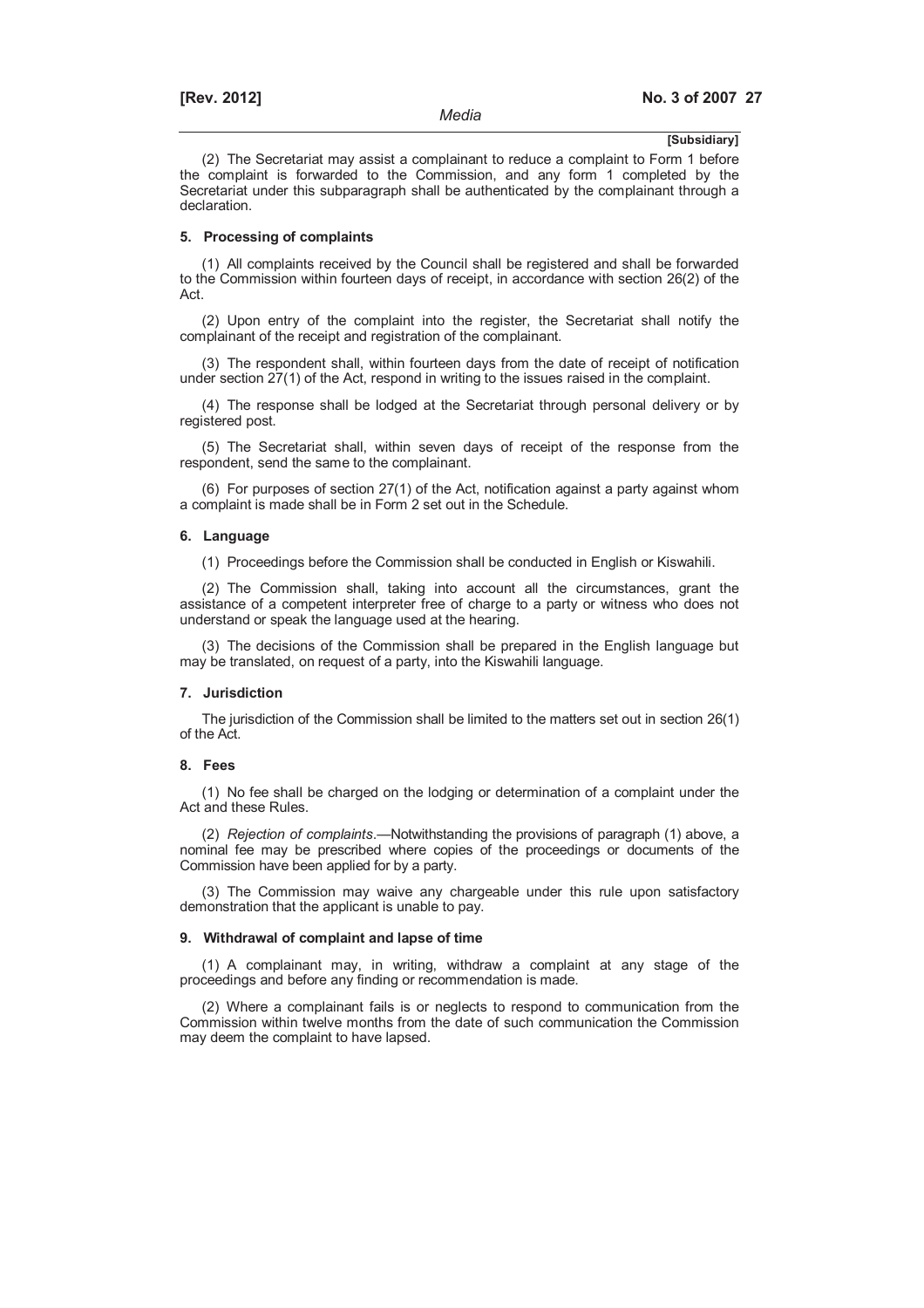### **10. Register of complaints**

(1) The Secretariat shall keep a register of complaints in which all complaints shall be entered.

(2) A complaint shall be numbered and recorded sequentially in the register of complaints in the order it was received.

(3) Subject to these Rules, the Commission may publish or otherwise disclose to any person any information held on the register if it is of the opinion that the publication or disclosure is necessary for purposes of—

- (a) raising public awareness of the complaints system; or
- (b) improving the complaints system.

#### **11. Rejection of complaints**

(1) The Commission shall assess all complaints before they are admitted to a hearing.

(2) Upon assessment of a complaint under this rule, the Commission shall determine whether the complainant—

- (a) is within the mandate of the Commission;
- (b) is justifiable; or
- (c) otherwise merits admission.
- (3) Where, in the opinion of the Commission, a complaint—
	- (a) does not fall within the mandate of the Commission;
	- (b) is unjustifiable; or
	- (c) otherwise does not merit admission,

such complaint shall thereupon be rejected.

(4) In addition to paragraph (3) above, the Commission shall reject a complaint where it considers that—

- (a) the complaint is—
	- (i) the subject of court proceedings;
	- (ii) external to the mandate of the Commission;
	- (iii) vexatious, frivolous, or otherwise an abuse of the procedures for dealing with complaints;
	- (iv) repetitious;
- (b) no provision of the Act or rules made thereunder has been breached;
- (c) more than nine months have elapsed since the matter the subject of the complaint occurred or was reported, and no sufficient cause has been shown for the delay in making the complaint;
- (d) it is possible to ascertain the parties in the dispute.

(5) The Commission shall record its reasons for rejecting a complaint under this rule and shall, in writing notify the complainant accordingly within fourteen days of the rejection, giving reason thereof.

(6) For purposes of paragraph  $(4)(a)(iv)$  above, a complaint shall be deemed to be repetitious if—

 (a) it is substantially the same as a previous complaint, whether made by or on behalf of the same or a different complainant or it concerns the same subject as previous complainant; and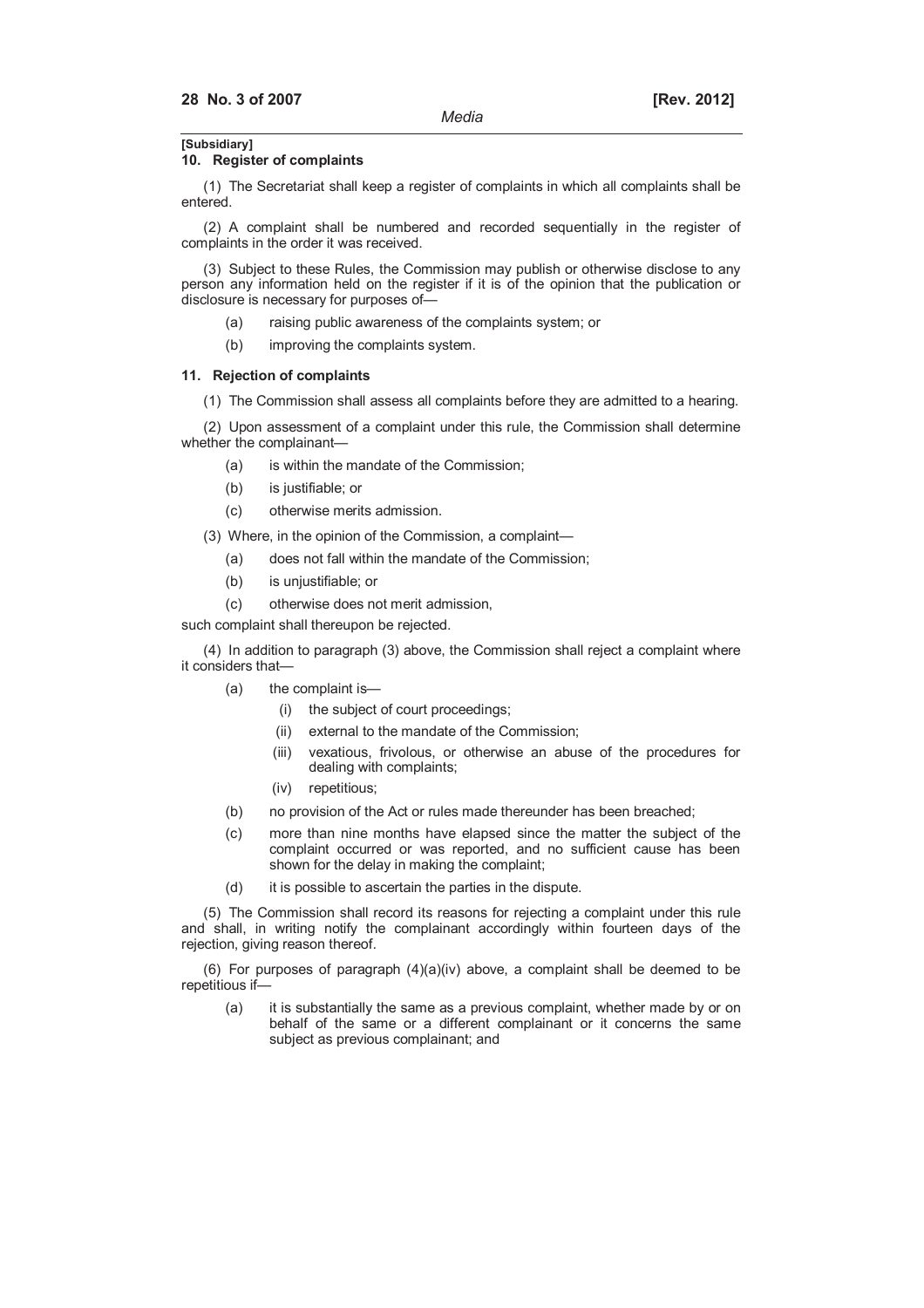- **[Subsidiary]**
- (b) no fresh evidence, being evidence which was not reasonably available at the time a previous complaint was made, is tendered in support it; or
- (c) the complainant has already been dealt with by the Commission.

#### **12. Application for review**

(1) Without prejudice to section 32 of the Act a person who is aggrieved by the decision of the Commission to reject a complaint may apply for review of that decision within twenty eight days of notification of the rejection.

(2) An application for review shall only be made upon the discovery of new and important matter or evidence which was not within the knowledge of the applicant when the decision was made by the Commission or for an other sufficient reason.

(3) An application for review under this rule shall be in writing and shall specify—

- (a) details of the complaint;
- (b) the date on which the complaint was made;
- (c) the ground on which the application is based; and
- (d) the date on which the complainant was notified of the rejection of the complaint.

(4) The Commission shall consider the application for review and may allow or reject it, and shall notify the applicant of its decision in writing, giving reasons thereof.

(5) The Commission may, for purposes of determining an application for review under this rule, request for information from any person as it considers necessary.

(6) Where an application for review is rejected, the complaint shall lapse and the applicant shall he notified accordingly.

#### **13. Service of documents**

(1) Any document required to be served under these Rules shall be served personally on the person concerned.

(2) A party shall prove to the Commission that a document was served in terms of these Rules, by providing the Commission with—

- (a) a copy of proof of mailing the document by registered post to the other party;
- (b) a copy of the telegram or telex communicating the document to the other party;
- (c) a copy of the telefax transmission report indicating the successful transmission to the other party of the whole document; or
- (d) if a document was served by hand—
	- (i) a copy of a receipt signed by, or on behalf of, the other party clearly indicating the name and designation of the recipient and the place, time and date of service; or
	- (ii) a statement confirming service signed by the person who delivered a copy of the document to the other party or left it at any premises.

(3) If proof of service in accordance with paragraph (2) is provided, it shall be presumed, until the contrary is proved, that the party on whom it was served has knowledge of the contents of the document.

(4) Every document issued under these Rules and requiring service shall be served under the authority of the Commission by an authorized person.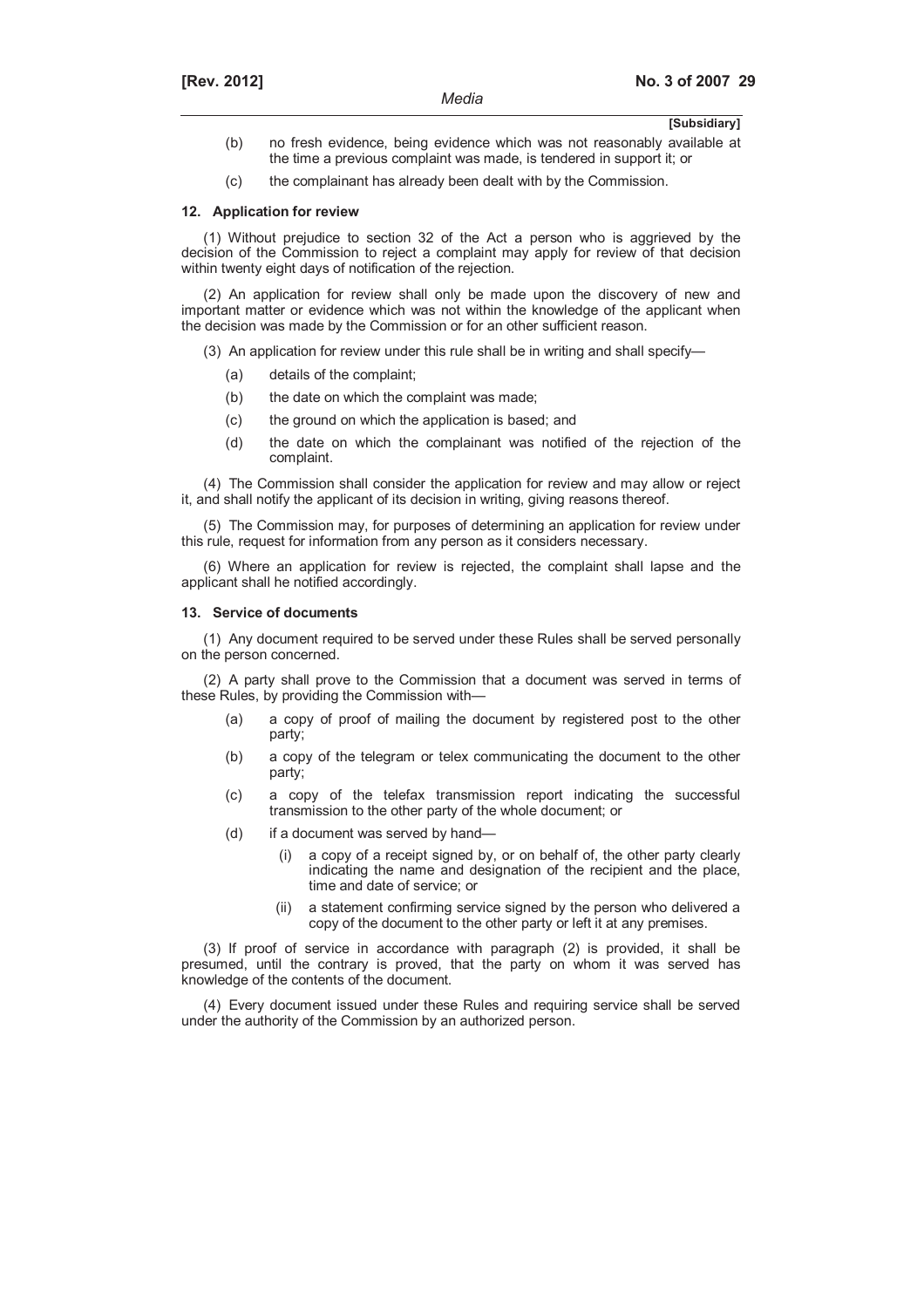(5) Any document required to be served on an incorporated body shall be deemed to be so served upon an authorized officer of the incorporated body.

(6) When a person on whom an document is required to be served cannot be found, service may be made, upon application to the Commission and obtaining an order thereto, by—

- (a) publishing in a newspaper circulating in the person's area, the particulars of the document;
- (b) leaving the duplicate of the document with any adult member residing with the person;
- (c) affixing the duplicate of the document to some conspicuous place in the premises in which the person ordinarily resides; or
- (d) prepaid postage.

(7) No objection may be made to the service of a document on the grounds that the person who served the document exceeded or failed to comply with his authority in any way.

(8) The Commission may accept proof of service in a manner other than prescribed in this rule, as sufficient service.

(9) Any document or notice sent by registered post by a party or the Commission shall be presumed, until the contrary is proved, to have been received by the person to whom it was sent seven days after it was posted.

### **14. Determination of complaint**

(1) The Commission shall set a date on which the complaint shall be considered and shall notify both the complainant and the respondent.

(2) The Commission may establish a hearing panel to review the complainant.

(3) If the matter is resolved by a hearing panel, the complainant and the respondent shall bind themselves in an agreement in Form 3 set out in the Schedule.

(4) If the complaint is not resolved through conciliation or a mediation process, the Commission shall set a hearing date for arbitration of the matter.

(5) Subject to rule 15, the Commission's arbitral decision shall be final.

#### **15. Variation or rescission of award of ruling**

(1) A party aggrieved by an arbitral award or ruling may apply to the Commission for the variation or rescission of the award or ruling.

(2) An application under paragraph (1) shall be made within fourteen days of the date on which the applicant became aware of—

- (a) the award or ruling;
- (b) a mistake common to the parties to the proceedings.

(3) A ruling made by a hearing panel which has the effect of a final order, shall be regarded as a ruling for the purposes of this rule.

#### **16. Referral to hearing panel**

(1) The commission or party to a dispute may refer a matter to a hearing panel, and if the referral is made by a party, that party shall—

(a) sign the referral document;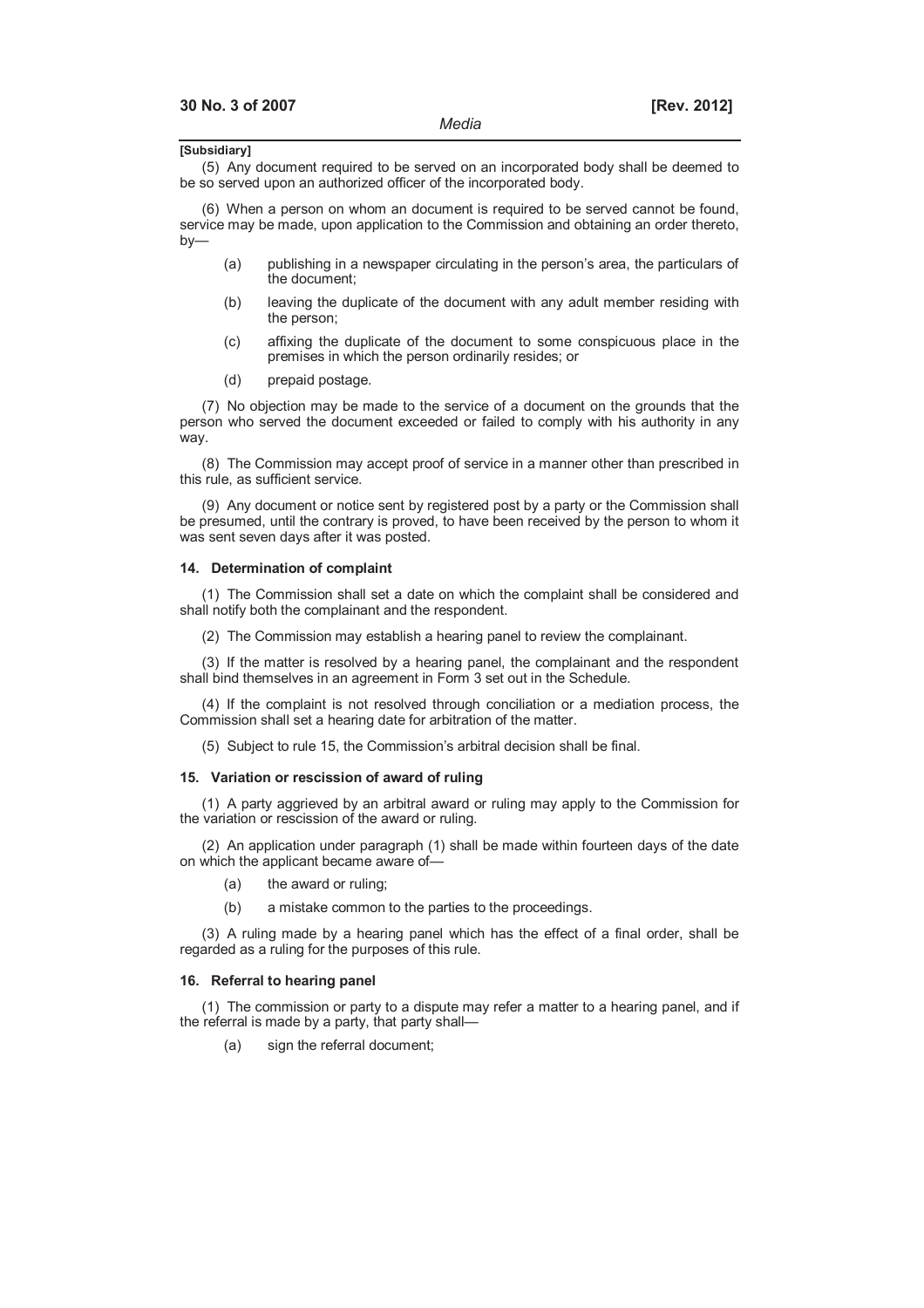- (b) attach to the referral document, written proof that the referral document has been served on the other party to the dispute;
- (c) if the referral document is filed out of, time, attach an application for condonation in accordance with rule 25.

(2) The Commission shall not accept a referral document unless the provisions of paragraph (1)(b) and (c) have been complied with.

(3) The Commission shall give the parties at least fourteen days' notice in writing of a hearing, unless the parties agree to a shorter period of notice.

#### **17. Attendance by parties to a dispute**

(1) The parties to a dispute shall attend conciliation or a mediation process in person, irrespective of whether they are represented.

(2) If a party is represented and fails to attend in person, the hearing panel may—

- (a) continue with the proceedings;
- (b) adjourn the proceedings; or
- (c) dismiss the matter.

(3) In exercising discretion under paragraph (2), a hearing panel shall take into account—

- (a) whether the party has previously failed to attend proceedings in respect of that dispute;
- (b) any reason given for that party's failure to attend;
- (c) whether conciliation or mediation can take place effectively in the absence of that party;
- (d) the likely prejudice to other party of the panels ruling.

#### **18. Determination of jurisdiction**

If it appears during conciliation or mediation proceedings that a jurisdictional issue has not been determined, the hearing panel shall require the referring party to prove that the Commission has the jurisdiction to entertain the dispute before the matter may proceed further.

#### **19. Disclosure of proceedings**

(1) Conciliation or mediation proceedings may not be disclosed.

(2) Conciliation or mediation proceedings shall be private and confidential and shall he conducted on without prejudice basis, and no person may refer to anything said at the proceedings during any subsequent proceedings, unless the parties agree in writing.

(3) No person, including a commissioner, may be called as a witness during any subsequent proceedings in the Commission or in any court to give evidence about what transpired during the previous conciliation or mediation meetings.

#### **20. Hearing**

(1) The Commission shall not notify both parties of the hearing date.

(2) On the hearing date, the complainant and his witnesses shall be heard first followed by the respondent and his witnesses.

(3) The parties may call witnesses in support of their case.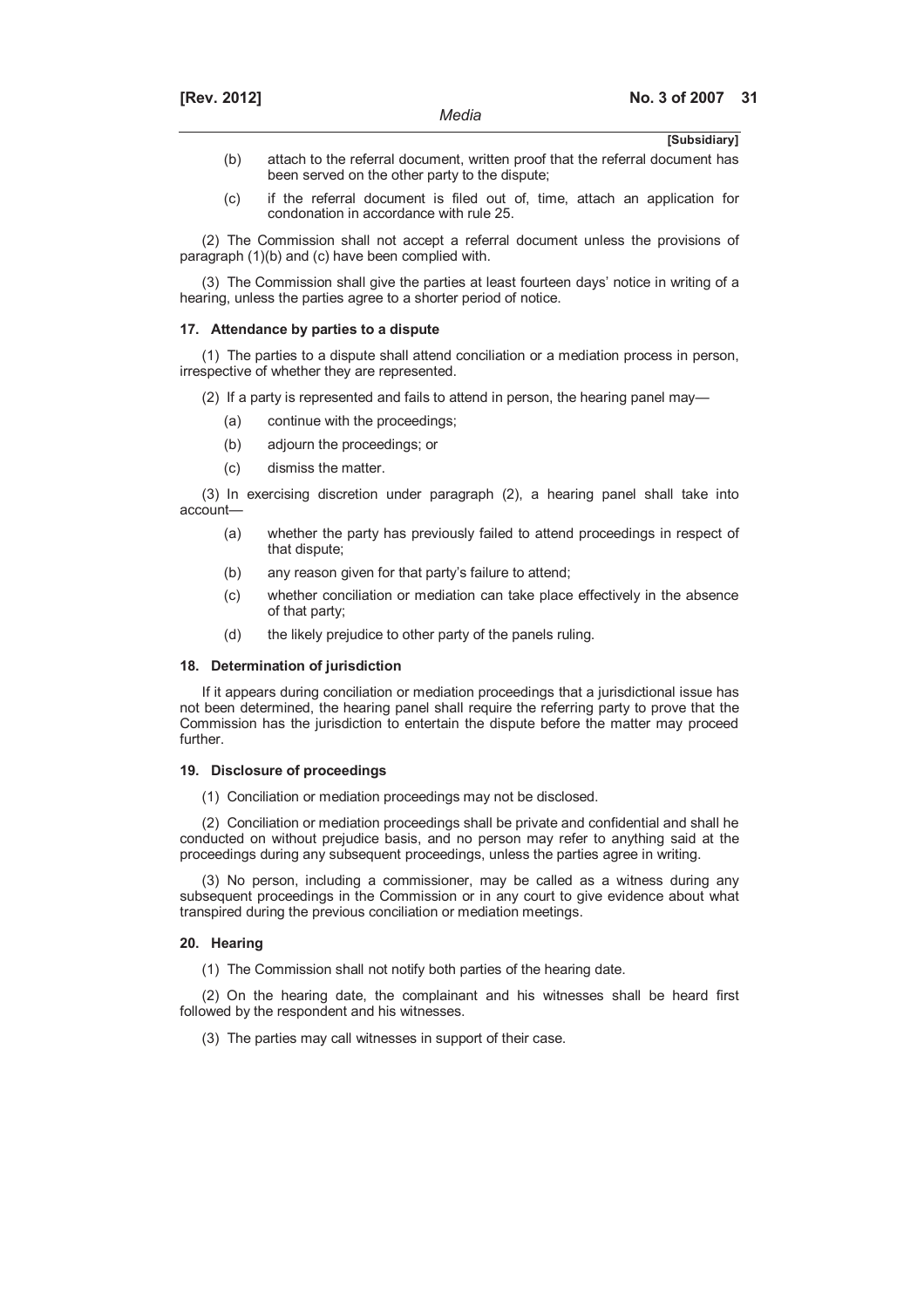(4) The Commission may summon, using Form 4 set out in the Schedule, any person  $t_{\Omega}$ 

- (a) give to the Commission assistance in the investigation and determination of a complaint; and
- (b) appear before the Commission for examination on matters relevant to the investigation of any complaint.

(5) A unanimous or majority decision of the hearing panel shall be adopted by the Commission.

#### **21. Decisions of the Commission**

(1) The Commission shall notify the parties of their right of appeal under section 32 of the Act.

(2) In addition to such orders as it may make in accordance with section 29 of the Act, the Commission may—

- (a) recommend to the Council suspension or removal from the register of the journalist involved;
- (b) order return, repair, or replacement of any equipment;
- (c) make any directive and declaration on freedom of expression;
- (d) give any other order or directive as it deems necessary.

#### **22. Adoption of decision**

(1) Upon satisfactory determination of a conciliation or mediation meeting, the chairperson of the hearing panel shall cause to be signed by both parties a certificate signifying acceptance of the decision which shall be adopted as decision of the panel marking a determination of the matter.

(2) The certificate provided for under paragraph (1) shall be in Form 5 set out in the Schedule.

#### **23. Failure to comply with requirements of the Commission**

- (1) Any person who—
	- (a) refuses or fails to comply with the requirement of the Commission which is applicable to him, to the extent to which is applicable to him, to the extent to which he is able to comply with; or
	- (b) objects or hinders the Commission in the exercise of its powers under the Act; or
	- (c) furnishes information or makes a statement to the Commission which he knows to be false or misleading in any material particular,

commits an offence.

#### **24. Failure to obey summons**

(1) If, without reasonable cause, a witness fails to appear before the Commission in obedience to summons issued by the Commission, the Commission, on proof of proper service of the summons, may issue a warrant to bring that person before the Commission at the time and place specified therein.

(2) A warrant provided for under paragraph (1) shall be in Form 6 set out in the Schedule.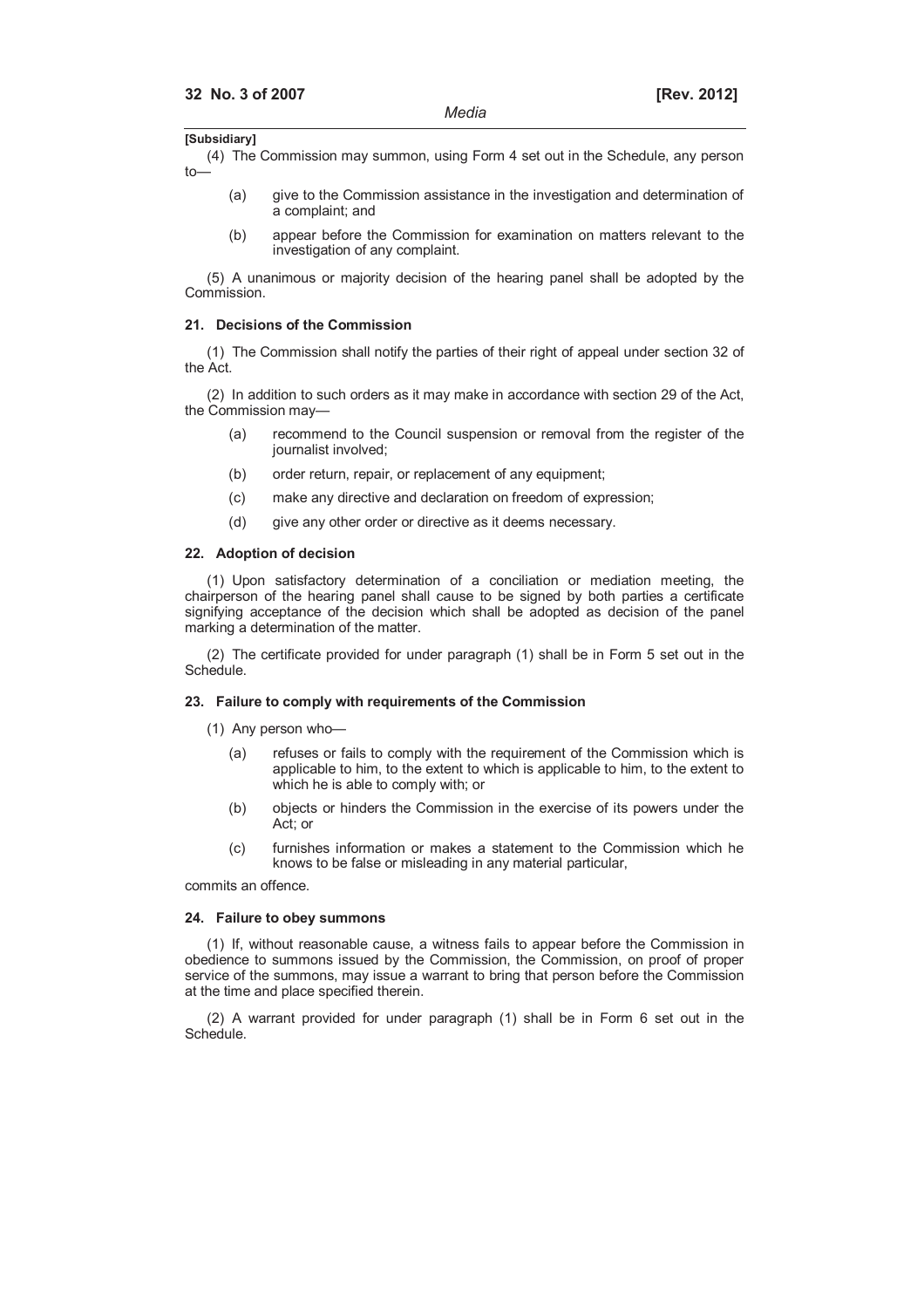#### **25. Extension of time**

(1) The Commission may extend the time specified for the performance of any act.

(2) A party may apply for extension of time in the prescribed manner, and an application made under this paragraph shall include the following details—

- (a) the extent of delay;
- (b) the reasons for the delay;
- (c) the referring parties, prospects of succeeding with the referral and obtaining the relief sought against the other party;
- (d) any prejudice to the other party; and
- (e) any other relevant factors.

#### **26. Procedure for application**

- (1) An application for—
	- (a) extension of time;
	- (b) joinder or substitution of a party;
	- (c) variation or rescission of an order; or
	- (d) preliminary or interlocutory order,

shall be served on all persons who have an interest in the application.

(2) The party bringing an application shall sign the notice of application and shall state—

- (a) the title of the matter;
- (b) the complaint number assigned to the matter by the Commission;
- (c) the relief sought;
- (d) the address at which the party delivering the document will accept delivery of all documents and proceedings;
- (e) that any party that intends to oppose the matter must deliver a notice of opposition and answering affidavit within fourteen days after the application has been delivered to it;
- (f) that the application may be heard in the absence of a party that does not comply with subparagraph (e);
- (g) that a schedule is included listing the documents that are material and relevant to the application.

(3) An application under this rule shall be supported by an affidavit which shall clearly and concisely set out—

- (a) the names, description and addresses of the parties;
- (b) a statement of the material facts, in chronological order, on which the application is based, in sufficient detail to enable any person opposing the application to reply to the facts;
- (c) a statement of legal issues that arise from the material facts, in sufficient detail to enable any party to reply to the document;
- (d) if the application is filed outside the relevant time period, grounds for condonation in accordance with rule 25; and
- (e) if the application is brought urgently, the circumstances why the matter is urgent and the reasons why it cannot be dealt with in accordance with the time frames prescribed in these Rules.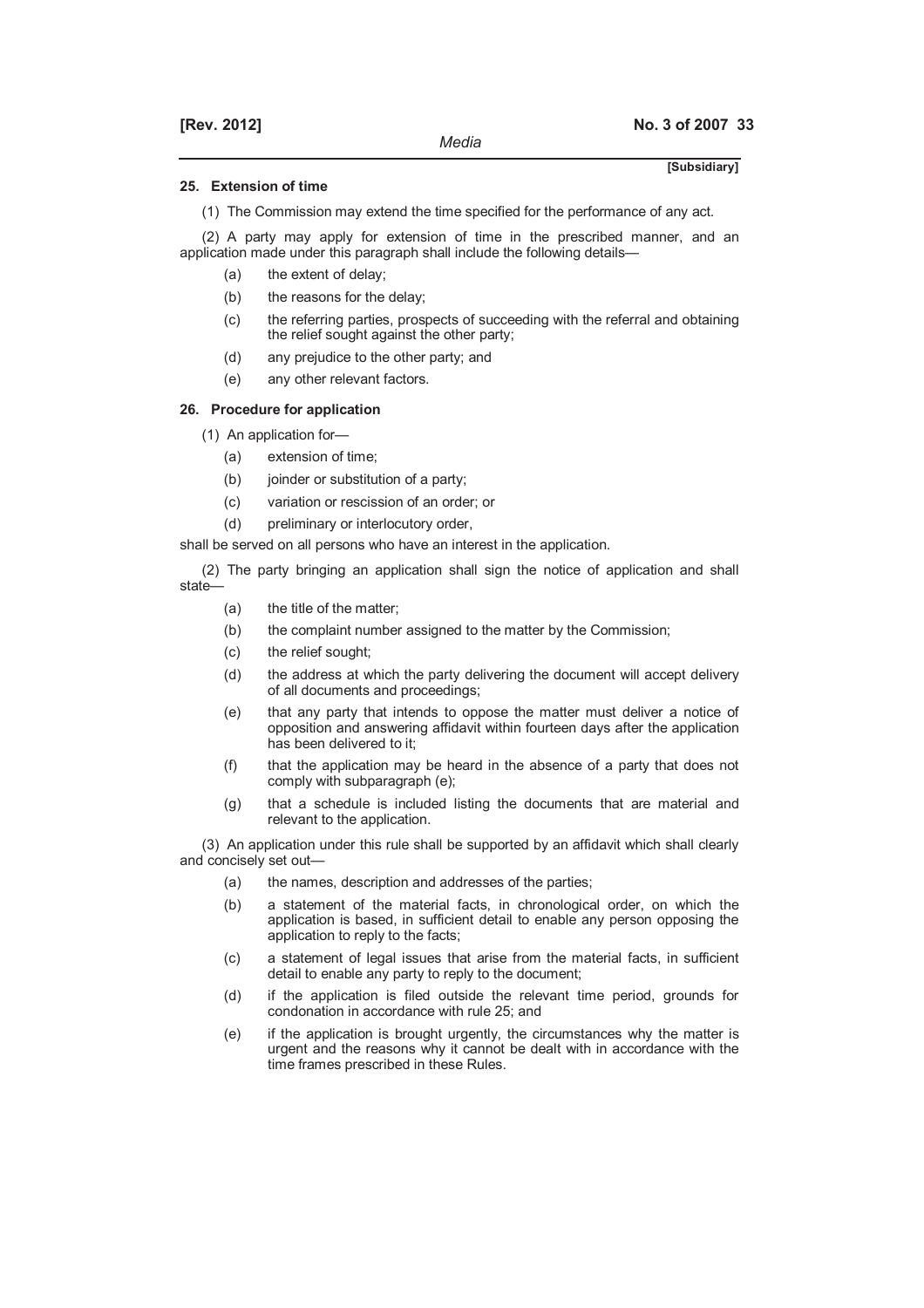(4) Any party opposing an application may deliver a notice of opposition and a replying affidavit within fourteen days from the day on which the application was served on that party, and such notice of opposition and replying affidavit shall contain the information required by paragraphs (2) and (3), respectively.

(5) The party initiating the proceedings may deliver a further affidavit within seven days from the day on which any notice of opposition and replying affidavit are served on it, and the further affidavit shall only address issues raised in the replying affidavit and may not introduce new issues of fact or law.

(6) The Commission may allow the affidavits referred to in this rule to be substituted by a written statement.

(7) In an urgent application, the Commission may—

- (a) dispense with the requirements of this rule; and
- (b) only grant an order against a party that has had reasonable notice of the application.
- (8) The Commission shall—
	- (a) allocate a date for the hearing of the application once a replying affidavit is delivered, or once the time limit for delivering a replying affidavit has lapsed, whichever occurs first;
	- (b) notify the parties of the date, time and place of the hearing of the application.

(9) Despite this rule, the Commission or any of its panels may determine an application in any manner it deems fit.

#### PART III – MISCELLANEOUS PROVISIONS

#### **27. Immunity of commissioners**

A commissioner—

- (a) shall be free from any criminal and civil liability for anything done or said in his capacity as a commissioner;
- (b) shall not be subject to court summons to give evidence on any proceedings before the Commission or any of its panels.

#### **28. Forms**

Except as provided in these Rules, the forms used under these Rules shall be such forms as the Commission may, from time to time, design or approve with such modification as may be necessary.

#### **29. Application**

(1) These Rules shall apply as far as practicable to all complaints made to the Commission.

(2) Non-compliance with any of these Rules shall not render void any action taken unless the Commission otherwise directs.

#### **30. Consolidation of disputes**

The Commission or any of its panels may, of its own accord or on application, consolidate more than one dispute so that the disputes may be dealt with in the same proceedings.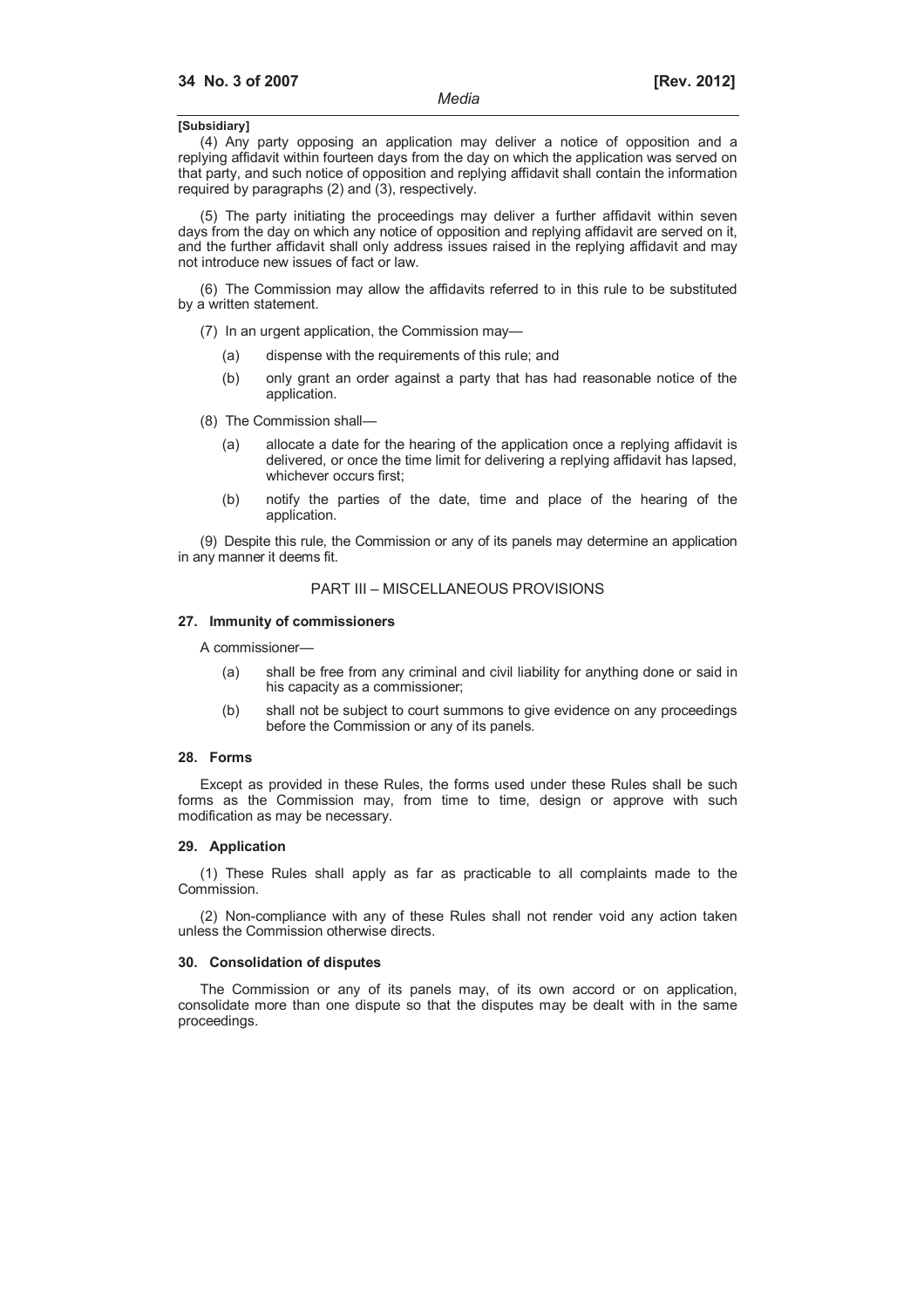| [Rev. 2012]                                                                                                                                | No. 3 of 2007 35 |
|--------------------------------------------------------------------------------------------------------------------------------------------|------------------|
| Media                                                                                                                                      |                  |
|                                                                                                                                            | [Subsidiary]     |
| 31. Disclosure of documents                                                                                                                |                  |
| (1) Any party to a dispute may request the Commission or any of its panels to make<br>an order as to the disclosure of relevant documents. |                  |
| (2) The parties may agree on the disclosure of documents.                                                                                  |                  |
| <b>SCHEDULE</b>                                                                                                                            |                  |
| <b>FORM 1</b>                                                                                                                              | (r. 4(1))        |
|                                                                                                                                            |                  |
| REPUBLIC OF KENYA<br>THE MEDIA ACT 2007                                                                                                    |                  |
|                                                                                                                                            |                  |
| <b>COMPLAINTS COMMISSION</b>                                                                                                               |                  |
| <b>COMPLAINT FORM</b>                                                                                                                      |                  |
| 1. Complainant Identity                                                                                                                    |                  |
|                                                                                                                                            |                  |
|                                                                                                                                            |                  |
|                                                                                                                                            |                  |
|                                                                                                                                            |                  |
|                                                                                                                                            |                  |
| 2. Respondent Details                                                                                                                      |                  |
|                                                                                                                                            |                  |
|                                                                                                                                            |                  |
|                                                                                                                                            |                  |
|                                                                                                                                            |                  |
|                                                                                                                                            |                  |
| 3. Nature of the Complaint                                                                                                                 |                  |
|                                                                                                                                            |                  |
|                                                                                                                                            |                  |
|                                                                                                                                            |                  |
|                                                                                                                                            |                  |
|                                                                                                                                            |                  |
| (Attach any document or statement that may be of help in your case)                                                                        |                  |
| Please Turn Over                                                                                                                           |                  |
|                                                                                                                                            |                  |
| 5. (If a story) I am complaining about the story because it is—                                                                            |                  |
| (a) Misleading                                                                                                                             |                  |

- (b) Incomplete
- (c) Inaccurate
- (d) Inflammatory
- (e) Biased
- (f) Racist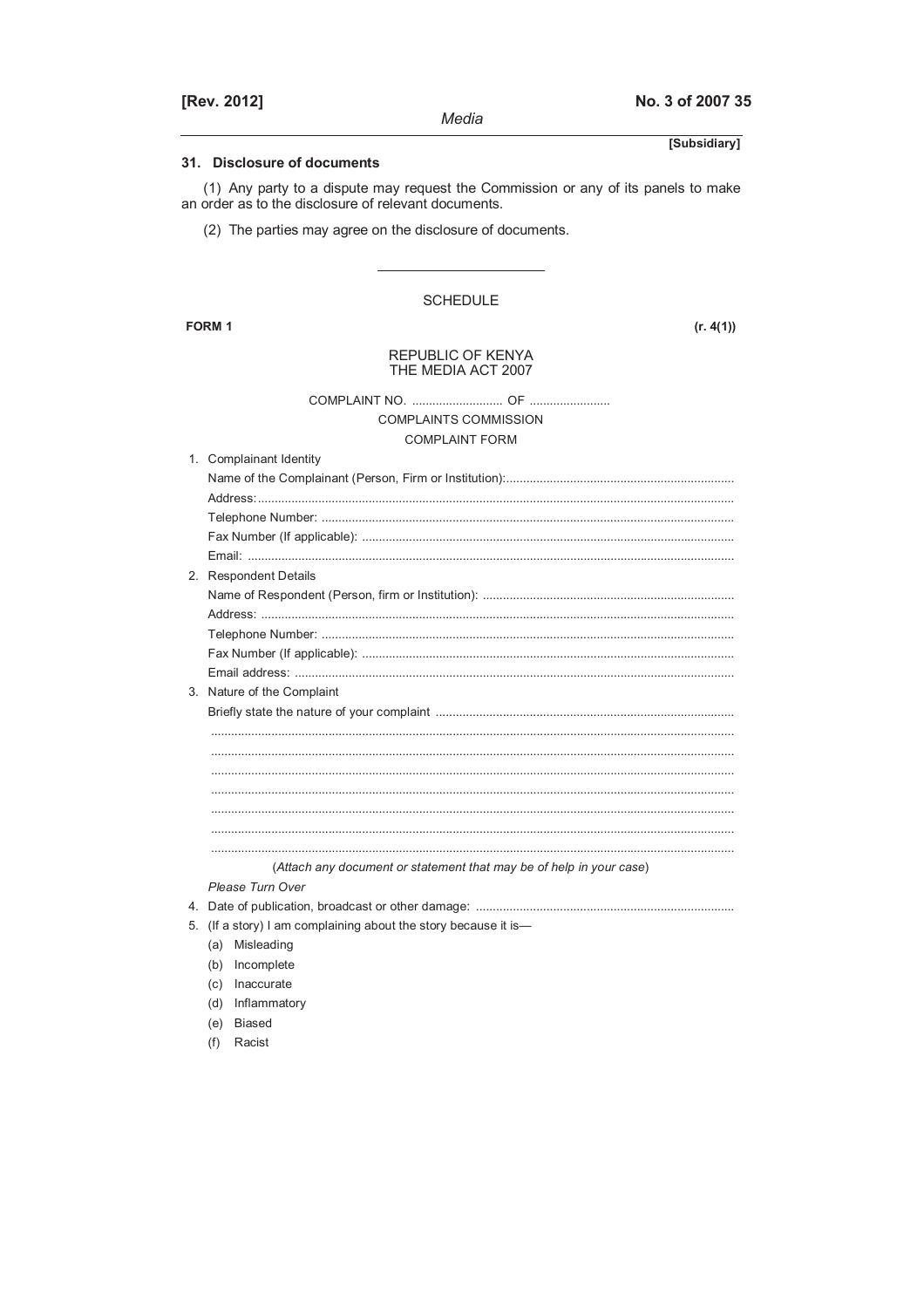# 36 No. 3 of 2007

Media

| [Subsidiary]  |                                             | SCHEDULE, FORM 1-continued   |     |                                                                                                |
|---------------|---------------------------------------------|------------------------------|-----|------------------------------------------------------------------------------------------------|
| (i)           | (g) Promotes ethnic animosity<br>(h) Sexist |                              |     |                                                                                                |
|               |                                             |                              |     |                                                                                                |
|               | 7. Remedy sought:                           |                              |     |                                                                                                |
|               | (a) Apology                                 |                              |     | (e) A follow up story                                                                          |
|               | (b) Correction                              |                              | (f) | Publish a commentary write                                                                     |
|               | (c) Clarification                           |                              |     | (g) Replace/repair/return equipment                                                            |
|               | (d) Letter to the editor                    |                              |     |                                                                                                |
|               |                                             |                              |     |                                                                                                |
| <b>FORM 2</b> |                                             |                              |     | (r. 5(6))                                                                                      |
|               |                                             | <b>REPUBLIC OF KENYA</b>     |     |                                                                                                |
|               |                                             | MEDIA ACT, 2007              |     |                                                                                                |
|               |                                             |                              |     |                                                                                                |
|               |                                             | <b>COMPLAINTS COMMISSION</b> |     |                                                                                                |
|               |                                             | <b>NOTIFICATION</b>          |     |                                                                                                |
|               |                                             |                              |     |                                                                                                |
|               |                                             |                              |     |                                                                                                |
|               |                                             |                              |     | The Media Council of Kenya Complaints Commission would like to notify you that a complaint has |
|               |                                             |                              |     |                                                                                                |
|               |                                             |                              |     |                                                                                                |
|               |                                             |                              |     |                                                                                                |
|               |                                             |                              |     |                                                                                                |
|               |                                             |                              |     |                                                                                                |

for anyone to refuse to comply with the requirements of the Commission.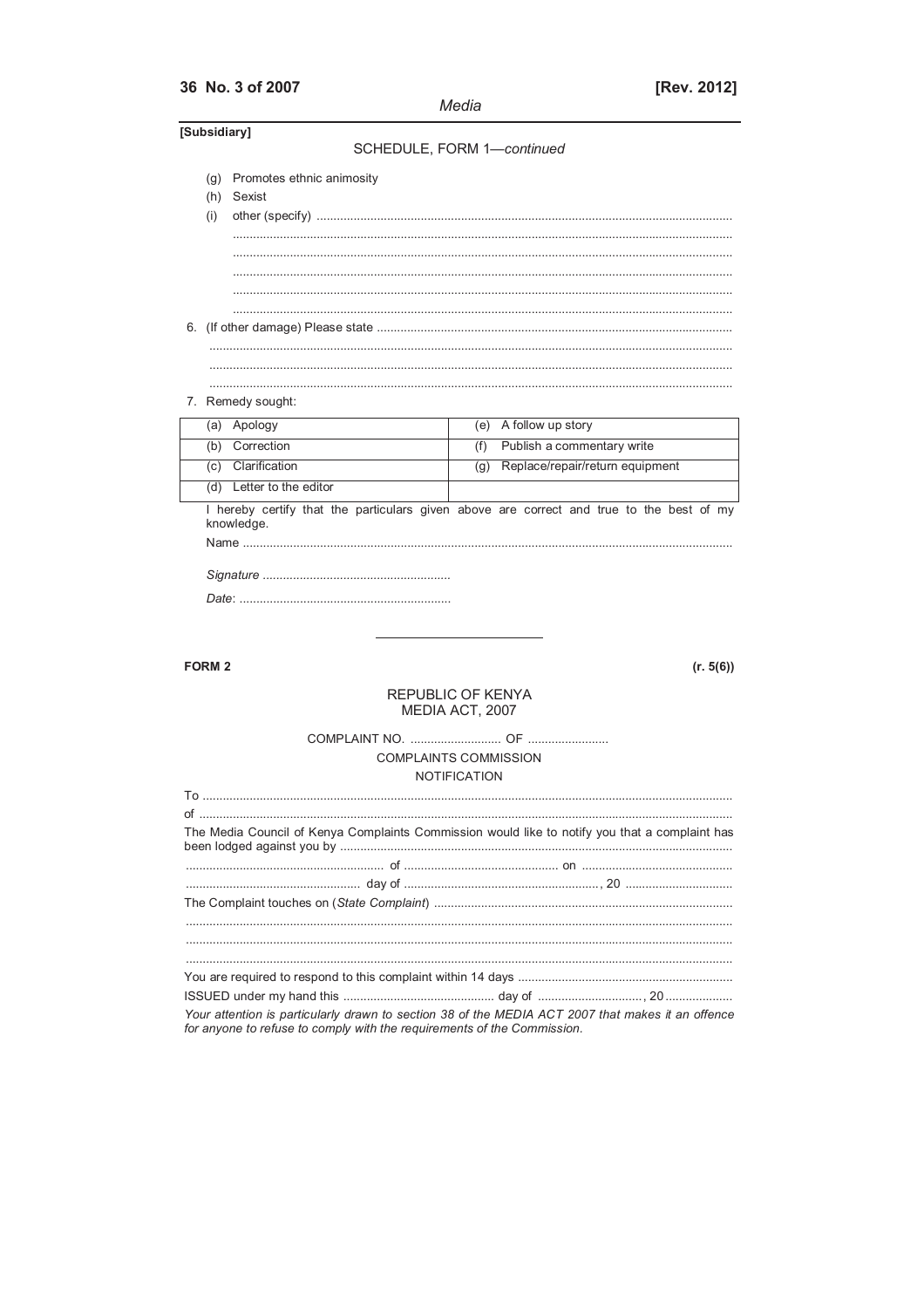*Media* 

**[Subsidiary]**

SCHEDULE, FORM 2—*continued*

Section 38 of the Media Act 2007 reads: "A person who contravenes any provision of this Act or regulations made thereunder for which no penalty is specifically provided for shall be liable, upon conviction, to a fine not exceeding two hundred thousand shillings, or to imprisonment for a term not exceeding six months or both."

In the name of the Complaints Commission ...........................................................................................

**FORM 3 (r. 14(3))**

#### REPUBLIC OF KENYA THE MEDIA ACT 2007

COMPLAINT NO. ........................... OF ........................

COMPLAINTS COMMISSION

#### CONCILIATION/MEDIATION AGREEMENT

(*This Agreement is part of the Rules and Regulations of the Media Council of Kenya Complaints Commissions*)

The Undersigned: .....................................................................................................................................

(*Conciliator/Mediator*)

And the Parties: ................................................................................................................ (Complainant)

and

............................................................................................................................................ (Respondent)

wish to resolve outstanding issues concerning ("the Dispute as filed in Form I of the Complaints Procedures")

- 1. The Parties will attempt to settle the Dispute by Conciliation/Mediation.
- 2. The Conciliator/Mediator will be the Complaints Commission of the Media Council of Kenya. In selecting the Conciliator/Mediator the Parties are satisfied that the Conciliator/Mediator has no conflict of interest arising, and in the event that there is such a conflict or potential conflict, it is hereby waived by the Parties.

The Parties confirm that they will have full authority to settle at the matter.

- 3. The Conciliation/Mediation will take place on day of ..............................., 20 ........................ If the Parties fail to settle at the first meeting, further post-mediation meetings or communications may be arranged to facilitate a settlement.
- 4. The lead negotiator(s) who shall have full authority to settle and sign on behalf of each of the Parties at the Conciliation/Mediation will be:

| The following will also be present on behalf of each of the Parties: |  |
|----------------------------------------------------------------------|--|
|                                                                      |  |
|                                                                      |  |

 5. Each Party to the Conciliation*/*Mediation and all persons attending will be bound by the provisions of this Agreement and will abide by all the provisions as appears in the Rules and Regulations.

#### **Roles and Responsibilities of the Parties**

- 1. Role and Responsibilities of the Conciliator/Mediator
	- (a) The Complaints Commission agrees to serve as Conciliator/Mediator in connection with this matter.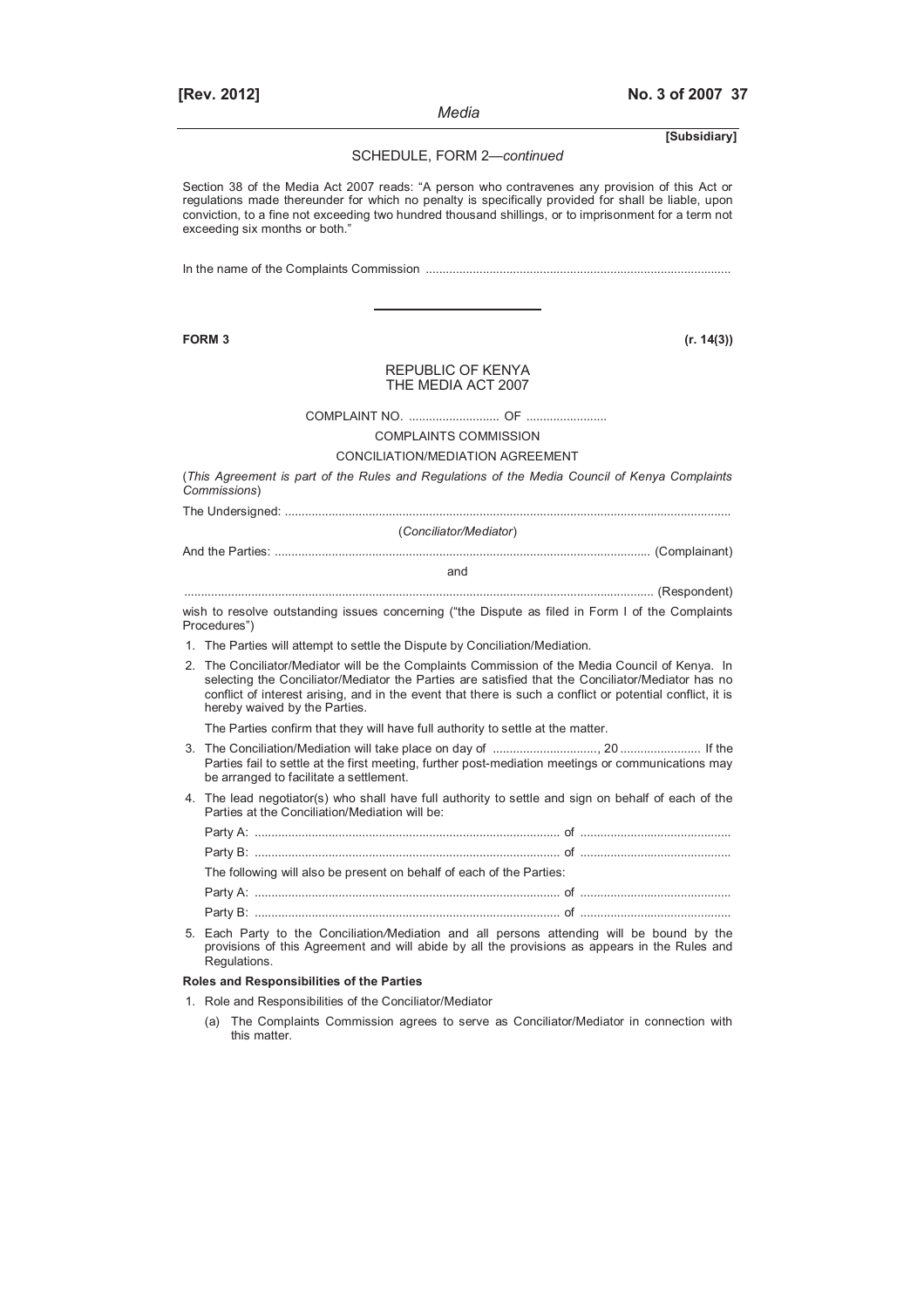#### SCHEDULE, FORM 3—*continued*

- (b) The Complaints Commission is an impartial third party who does not represent either of the Parties. The Commission's role is to help the Parties to negotiate a voluntary settlement of the issues in dispute between them.
- (c) The Complaints Commission does not offer legal advice and has no duty to assert or protect the personal legal rights of any Party, to raise any issue not raised by the Parties themselves or to determine who should participate in the proceedings created by this Agreement. The Commission has no duty to ensure the enforceability or validity of any settlement agreement reached.
- 2. Roles and Responsibilities of the Parties
	- (a) The Parties voluntarily enter into the proceedings in an attempt to resolve a dispute between them. The signing of this Agreement is evidence that the Parties intend to conduct this proceedings in an honest and forthright manner and to make a serious attempt to resolve the dispute.
	- (b) The Parties acknowledge that the primary responsibility for resolving the outstanding issues between them rests with them and not with the Commission.
	- (c) The Parties agree to disclose all information pertinent to issues contained within the proceedings, including any necessary financial information.
- 3. Indemnity

 The Parties agree that the Commission is not liable for any act or omission in connection with the proceedings and agree to indemnify and hold the Commission faultless from any claims for damages that may arise in any way from the Conciliation/Mediation.

- 4. Confidentiality
	- (a) If the Complaints Commission believes that information disclosed in a private discussion with one Party is significant to the process, the proceedings may disclose the information to the other Party unless the Party making the disclosure clearly and specifically states that the disclosure is confidential.
	- (b) Other than to the Parties, the Complaints Commission will not voluntarily disclose anything that is said or takes place in the proceedings, with the following exceptions—
		- The Complaints Commission may discuss the proceedings and information disclosed therein with a representative of a Party, except that which is divulged confidentially by one party in a private meeting with the Complaints Commission;
		- (ii) The Complaints Commission may disclose non-identifying information for research, educational or reporting purposes;
		- (iii) The Complaints Commission may disclose information; with the written consent of both Parties; where ordered to do so by an appropriate judicial authority; where required to do so by law or where the information disclosed suggests an actual or potential threat to human life or safety.
	- (c) The Parties understand that proceedings constitute settlement discussions and that statements made during the course of the proceedings arc generally inadmissible in and legal proceeding relating to the matters being mediated.
	- (d) The Parties agree not to introduce into evidence in any legal proceeding statements made by a Party or the Conciliator/Mediator in the process. However, evidence that is otherwise discoverable or admissible does not become inadmissible or non-discoverable mere because of its use in the Mediation.
	- (e) The Parties agree that neither of them may compel the disclosure of and documents received or prepared by the Conciliator/Mediator.
	- Neither of the Parties may compel the Conciliator/Mediator to testify in any legal proceeding regarding information disclosed during the proceedings or communicated to the Conciliator/Mediator in confidence.
- 5. Costs of Mediation.
- 6. Status of Matters during the Conciliation/Mediation.
	- (a) Prior to the conclusion of the proceedings, neither Party may initiate any legal action or pursue any prior action against the other party.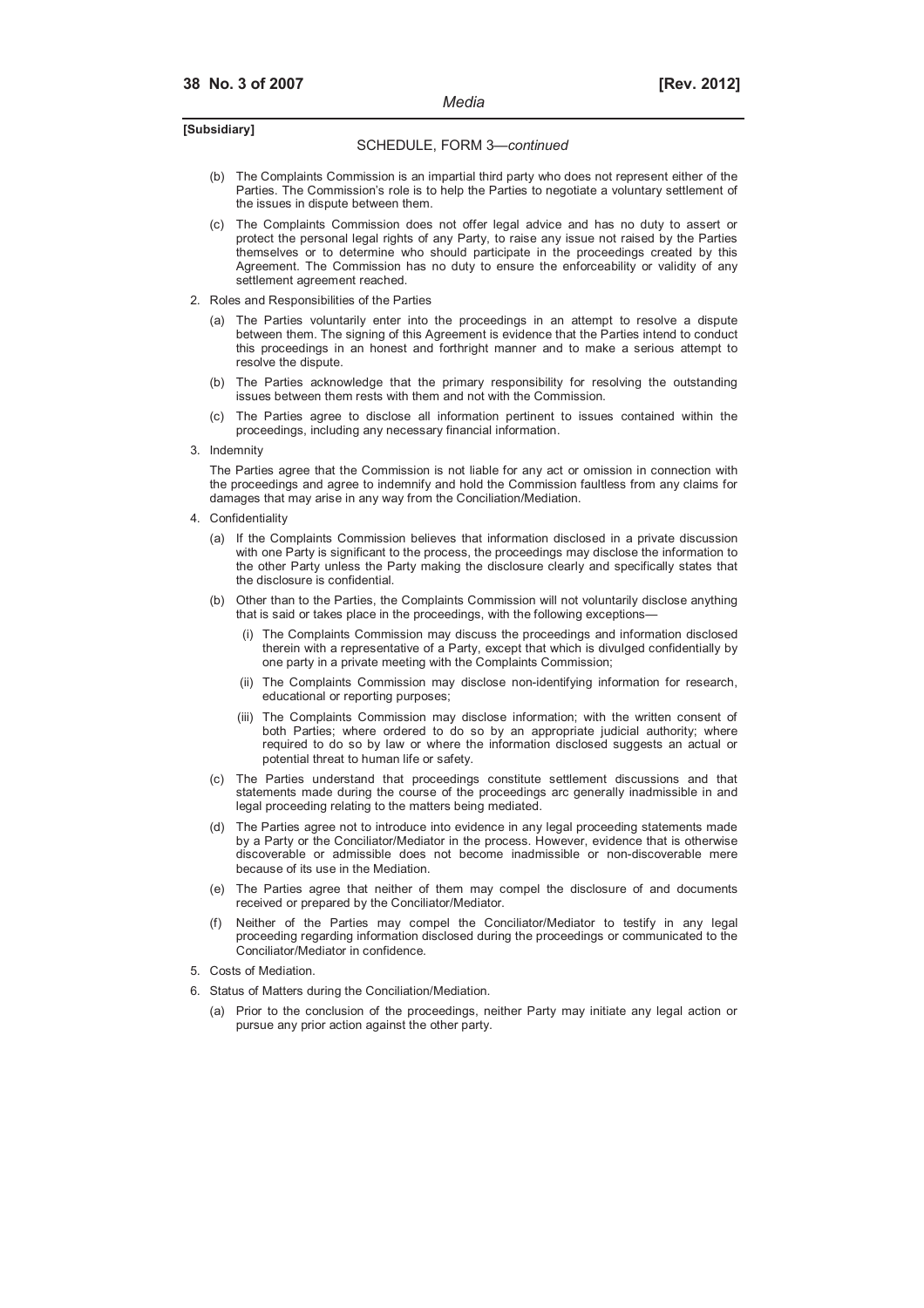#### *Media*

**[Rev. 2012] No. 3 of 2007 39**

# SCHEDULE, FORM 3—*continued* (b) By signing this Agreement, each of the Parties and the Complaints Commission acknowledge that he or she has read this Agreement and agree to proceed with the proceedings on the terms contained herein and in the Rules and Regulations. IN WITNESS WHEREOF, the Parties and the Complaints Commission have executed this Agreement as of the .......................................................... day of ................................ 20 ................. ot ............................................................................... *Signed*  On behalf of Party A ................................................................................................................................. Signature ................................................................................................................................................... On behalf of Party B .................................................... Signature .......................................................... The Complaints Commission ...................................... Signature .......................................................... **FORM 4 (r. 20(4))** REPUBLIC OF KENYA THE MEDIA ACT, 2007 COMPLAINT NO. ………………. OF ………………….. COMPLAINTS COMMISSION SUMMONS To .............................................................................................................................................................. of ............................................................................................................................................................... Whereas this Commission is investigating the above complaint; you arc therefore required to attend before the Media Council of Kenya Complaints Commission in regard the complaint below on ................................................... day of ........................................ 20....................... at ................... o' clock, and so from time to time as the commission may request until the matter is disposed of, to give evidence on behalf of ................................................................................................................ and also bring with you and to produce at the time and place aforesaid ...................................................... ................................................................................................................................................................... (*Specify documents to be produced*) ...................................................................................................... *Complaints Details*  Name of the Complainant (Person, Firm or Institution) Name of Respondent (Person, Firm or Institution) Nature of the Complaint ........................................................................................................................... ................................................................................................................................................................... ................................................................................................................................................................... ISSUED under my hand this ...................................... day of .............................................. 20 ............. *Your attention is particularly drawn to section 38 of the MEDIA ACT 2007 that makes it an offence*

*for anyone to refuse to comply with the requirements of the Commission.*  Section 38 of the Media Act 2007 reads: "A person who contravenes any provision of this Act or regulations made thereunder for which no penalty is specifically provided for shall be liable, upon conviction, to a fine not exceeding two hundred thousand shillings, or to imprisonment for a term not exceeding six months or both."

In the name of the Complaints Commission.

**[Subsidiary]**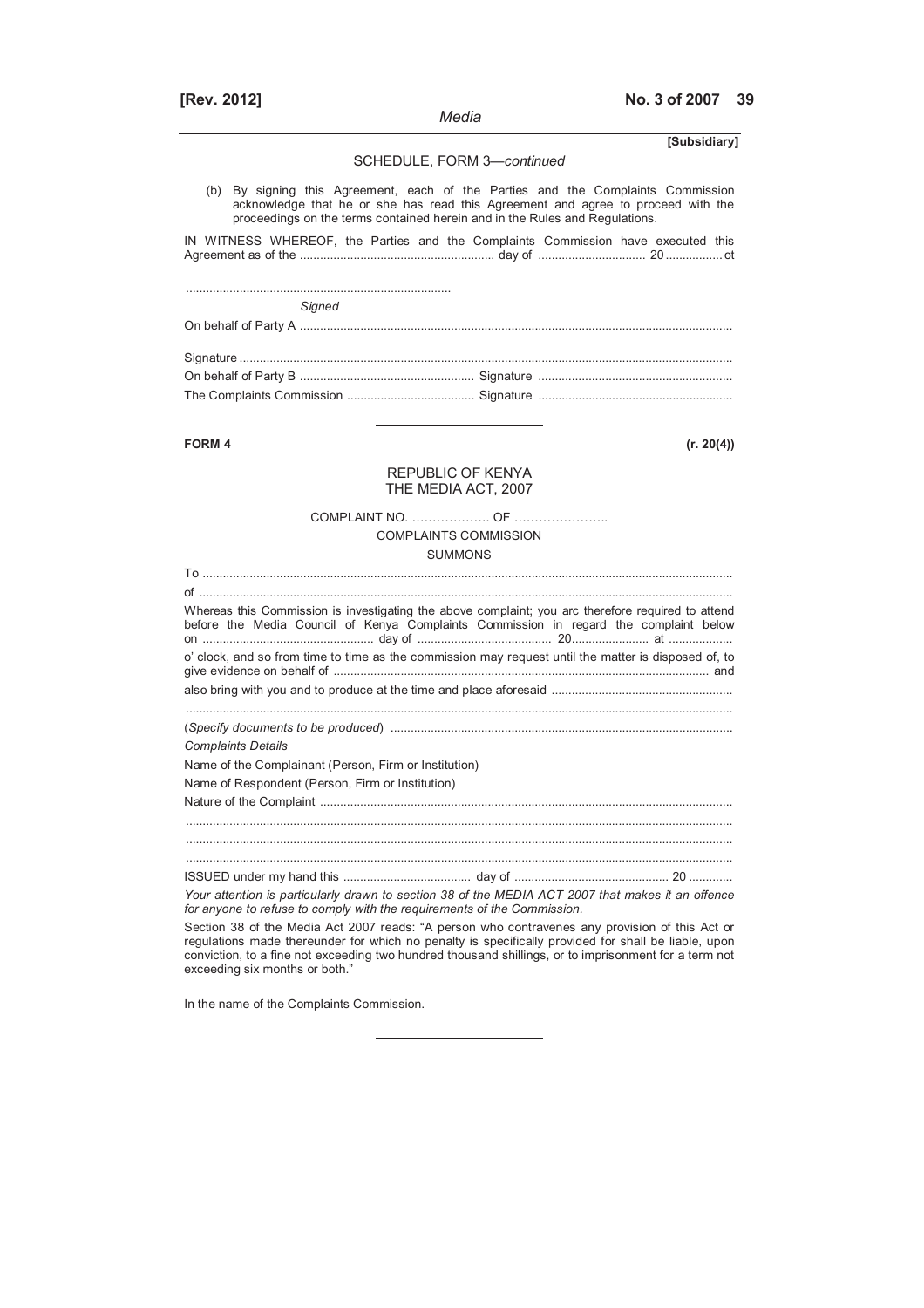| No. 3 of 2007<br>40                                                                                                                                            | Media                                           | [Rev. 2012] |
|----------------------------------------------------------------------------------------------------------------------------------------------------------------|-------------------------------------------------|-------------|
| [Subsidiary]                                                                                                                                                   |                                                 |             |
|                                                                                                                                                                | SCHEDULE-continued                              |             |
| <b>FORM 5</b>                                                                                                                                                  |                                                 | (r 2(2))    |
|                                                                                                                                                                | <b>REPUBLIC OF KENYA</b><br>THE MEDIA ACT 2007  |             |
|                                                                                                                                                                |                                                 |             |
|                                                                                                                                                                | <b>COMPLAINTS COMMISSION</b>                    |             |
|                                                                                                                                                                |                                                 |             |
|                                                                                                                                                                |                                                 |             |
|                                                                                                                                                                | CERTIFICATE OF ACCEPTANCE OF SETTLEMENT         |             |
|                                                                                                                                                                |                                                 |             |
|                                                                                                                                                                |                                                 |             |
| and hereby Acknowledge acceptance of the settlement according to the following terms:                                                                          |                                                 |             |
|                                                                                                                                                                |                                                 |             |
| The Settlement Agreement is binding on the parties and is admissible in court for enforcement<br>purposes.                                                     |                                                 |             |
| In order to facilitate the above-specified terms of settlement, the parties further agree that on or                                                           |                                                 |             |
| they will execute a Complete Release and a Stipulation of Dismissal. Defendant will then transfer<br>settlement proceeds to Plaintiff(s) and his/her attorney. |                                                 |             |
|                                                                                                                                                                |                                                 |             |
| Sianed                                                                                                                                                         |                                                 |             |
|                                                                                                                                                                |                                                 |             |
|                                                                                                                                                                |                                                 |             |
| On behalf of Part B.                                                                                                                                           |                                                 |             |
|                                                                                                                                                                |                                                 |             |
| <b>FORM 6</b>                                                                                                                                                  |                                                 | (r. 24(2))  |
|                                                                                                                                                                | <b>REPUBLIC OF KENYA</b><br>THE MEDIA ACT, 2007 |             |
|                                                                                                                                                                |                                                 |             |
|                                                                                                                                                                | <b>COMPLAINTS COMMISSION</b><br>WARRANT         |             |
|                                                                                                                                                                |                                                 |             |
|                                                                                                                                                                |                                                 |             |